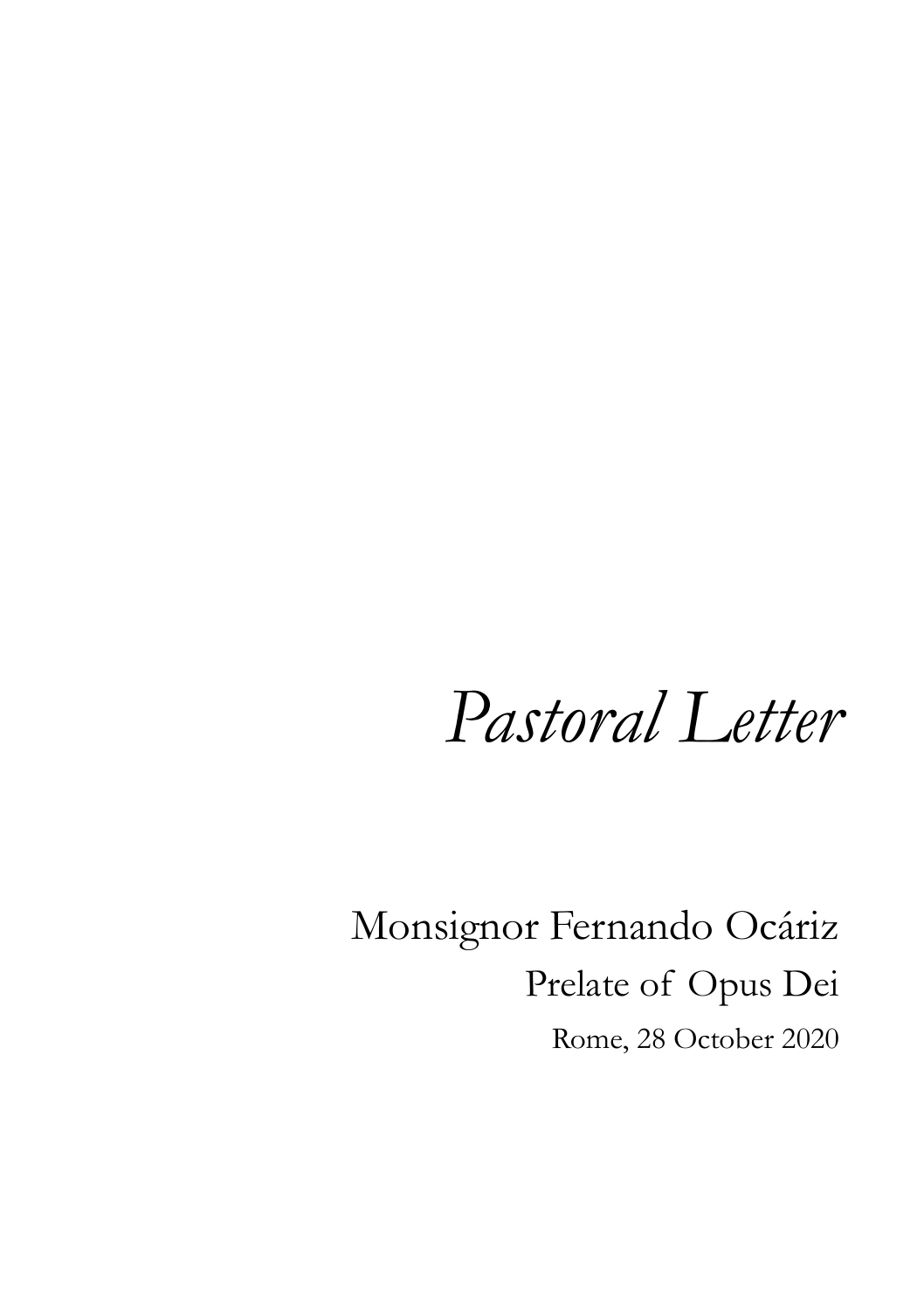# **Contents**

# **I. The gift of vocation**

A sovereign grace One same spirit One same apostolic mission The same means Unity and diversity With all our life

## **II. The vocation to the Work as a numerary**

An available heart A group nailed to the Cross

#### **III. The vocation to the Work as a numerary assistant**

The priority of the person and the family From all environments Apostolate of apostolates

# **IV. The vocation to the Work as an associate**

With its own character The fragrance of Christ

#### **V. Priests of the Prelature** At the service of others

# **VI. On the apostolic celibacy of the numeraries and associates**

#### **VII. The vocation to the Work as a supernumerary**

It is a great grace from God Marriage and family Having a Christian influence on our own environment

# **VIII. The vocation to the Work as an associate and supernumerary of the Priestly Society of the Holy Cross**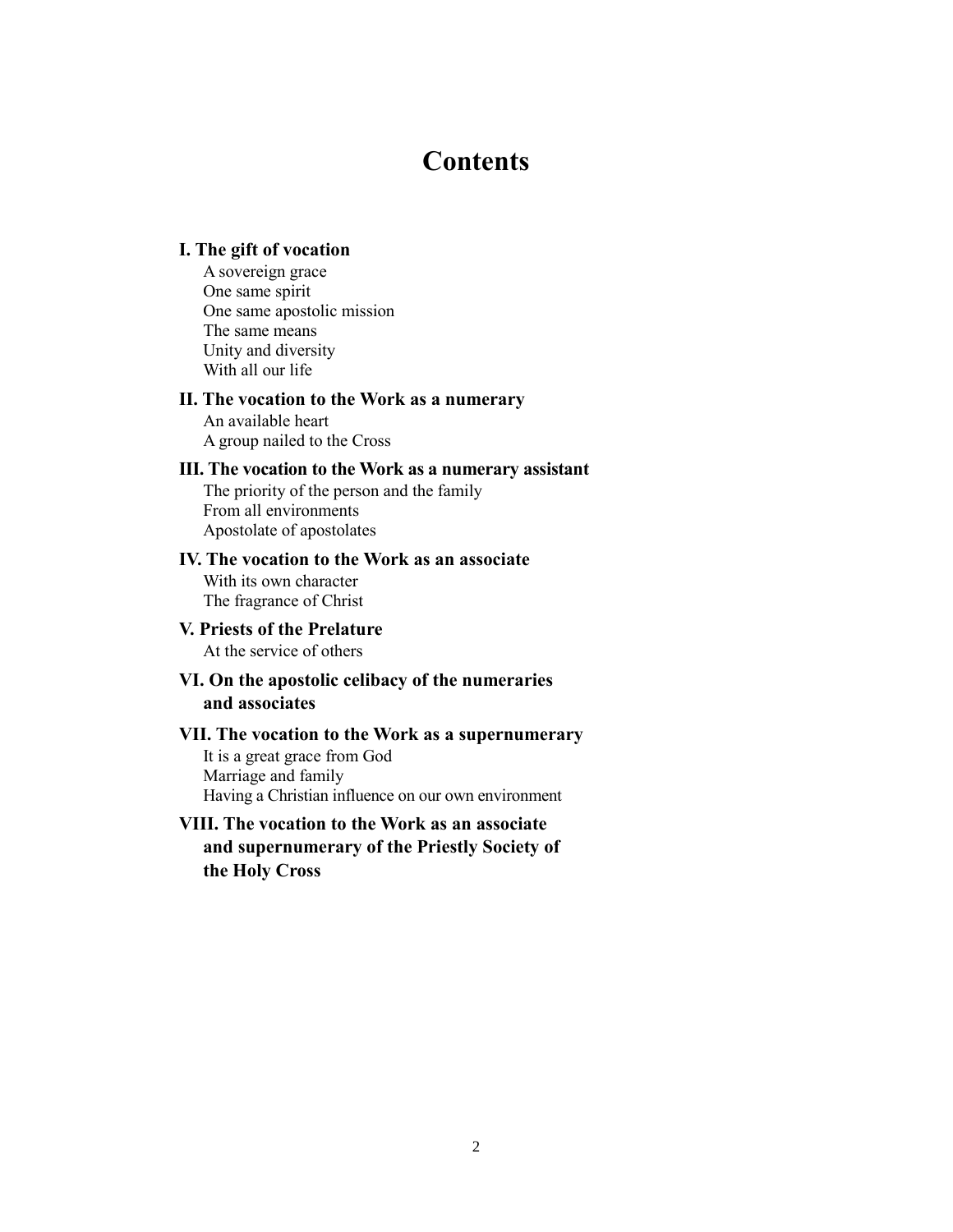My dear children: may Jesus watch over my daughters and sons for me!

**1** With the centenary of the Work's birth on the horizon, and thinking of the vast apostolic panorama that our Lord is placing before our eyes, I would like us to meditate, slowly and deeply, on Saint Josemaría's teaching about how the universal Christian vocation to holiness is to become a reality for each one of us. From the beginning, our Father understood that the universality of this call implied that the fullness of love for God and others was possible also in the middle of the world—in our real world, with its lights and shadows.

# **I. The gift of vocation**

*A sovereign grace*

**2** God chooses and calls everyone: *He chose us in Christ, that we should be holy and blameless in his presence through love* (*Eph* 1:4). Our awareness of this gift and of our responsibility in the face of it, nurtured with a youthful soul, will lead us to cooperate in sanctifying the world. In communion with everyone in the Church, let us try to respond generously to that Christian vocation as it is made specific for each one of us in Opus Dei.

Let us see the greatness of this call, which fills our journey in this world with an air of eternity, in spite of our limitations and mistakes and the difficulties we encounter along the way: "in spite of the in-spite-ofs," as our Father used to say.

Saint Josemaría spoke of "the sovereign grace of our vocation." It is not something temporary, but a permanent grace. "It is a new vision of life … as though a light had been lit within us;" and it is, at the same time, "a mysterious impulse, a vital force which is somewhat like a sweeping avalanche."<sup>1</sup> In short, it is a grace that embraces our whole life and that shows itself as light and as strength: light, so that we can see the way, see what God wants of us; and strength, so as to be able to respond to the call, to say yes and to go forward on the path.

In one of his letters, our Father writes that "in a vocation, the only things that count are the grace of God—which is its cause—and the generosity of the person concerned, moved by this grace."<sup>2</sup> God always wants our freedom to have a decisive role in the response and, therefore, in the very configuration of the vocation—together with grace,

<sup>1</sup> *Letter 9 January 1932*, 9.

<sup>2</sup> *Letter 12 December 1952*, 35.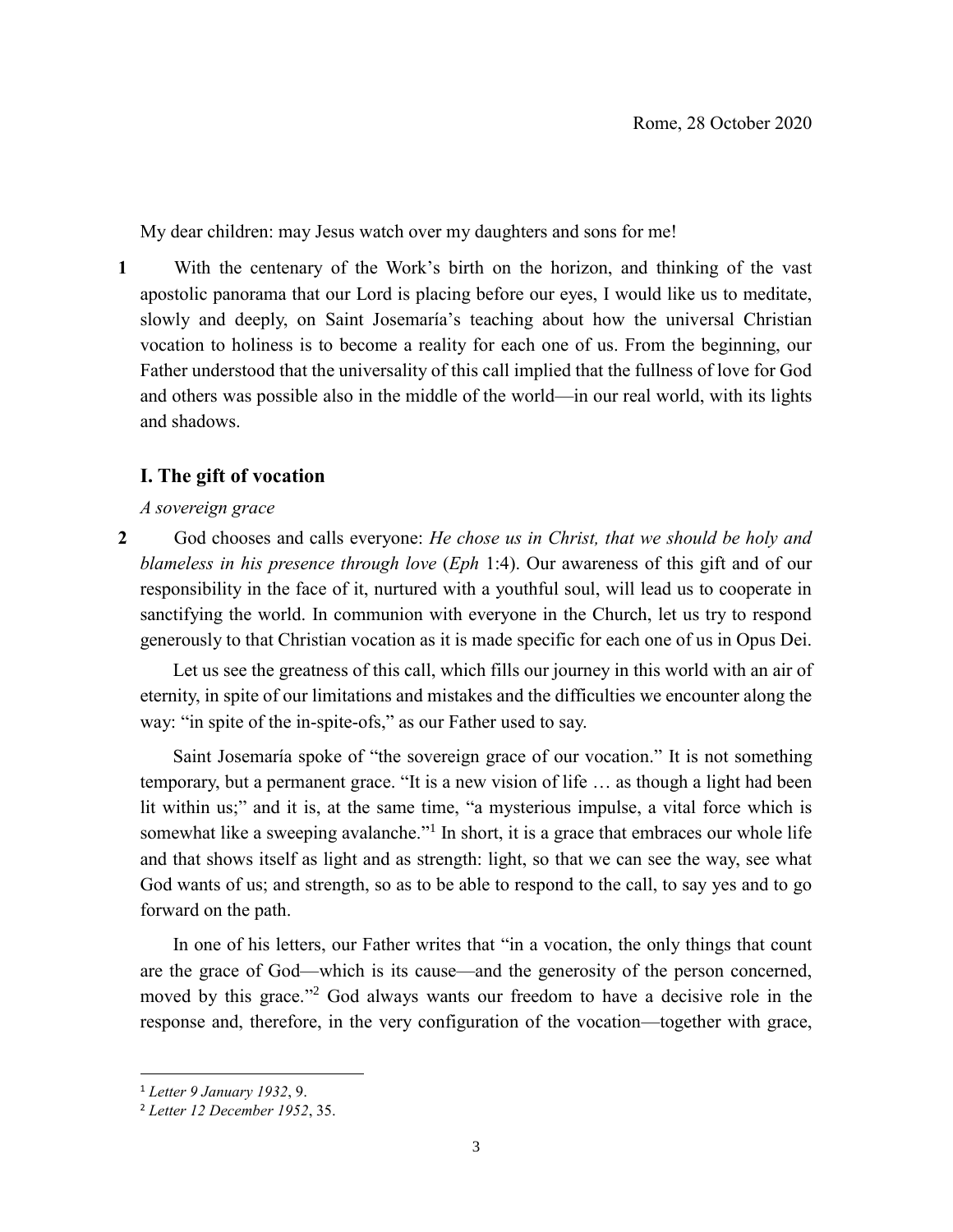which does not take away our freedom but perfects it. It is a freedom that, during the prior stage of discernment, also counts on the light shed by the advice of those who can and should give it.

#### *One same spirit*

**3** Everyone in the Work, each in his or her personal circumstances, has the same vocation. We are called to be and to do Opus Dei, with the same spirit, with the same apostolic mission, with the same means.

We all have *the same spirit,* which moves us to sanctify ordinary life and, in a special way, our work. "There is no noble human work on earth that cannot be divinized, cannot be sanctified. There is no work that we should not sanctify and make holy and sanctifying for us and for others."<sup>3</sup> This spirit leads us to seek union with God in whatever we face, at every moment of our lives. And so the sanctification of our work is the *axis* on which our search for holiness, for identification with Jesus Christ turns, through our correspondence to grace.

This brings with it a positive view of earthly realities, which are those God has given us. We love this world, without ignoring what is opposed to the good in it (see *1 Jn* 2:15). Its concerns are also our concerns, and if its joys usually make it easier for us to love it, its sorrows should lead us to love it even more. What a comfort and what a sense of responsibility those words of Saint Paul should arouse in us: *All things are yours, and you are Christ's, and Christ is God's* (*1 Cor* 3:23).

And if the sanctification of our work is the *axis* of our holiness, our sense of divine filiation has to be the foundation. Filiation which, through sanctifying grace, "introduces" us into the divine life of the Holy Trinity, as children of the Father, in the Son, through the Holy Spirit. "By the grace of baptism, we have been made children of God. With this free divine decision, man's natural dignity has been incomparably exalted. And while sin destroyed this marvelous reality, the Redemption has restored it yet more admirably (see *Missale Romanum*, *Ordo Missæ*), by bringing us to share even more closely in the divine filiation of the Word."<sup>4</sup>

As it is the foundation, our divine filiation shapes our whole life. It leads us to pray with the trust of God's children, to pass through life with the poise of God's children, to reason and decide with the freedom of God's children, to face pain and suffering with the serenity of God's children, to appreciate beautiful things as a child of God does. In short, divine filiation "is there in every thought, every desire, every affection." <sup>5</sup> And it necessarily expands into fraternity. *The Spirit himself bears witness with our spirit that we are children* 

 $\overline{a}$ 

<sup>3</sup> *Letter 31 May 1954*, 17.

<sup>4</sup> *Letter 19 March 1967*, 93.

<sup>5</sup> *Friends of God,* 146.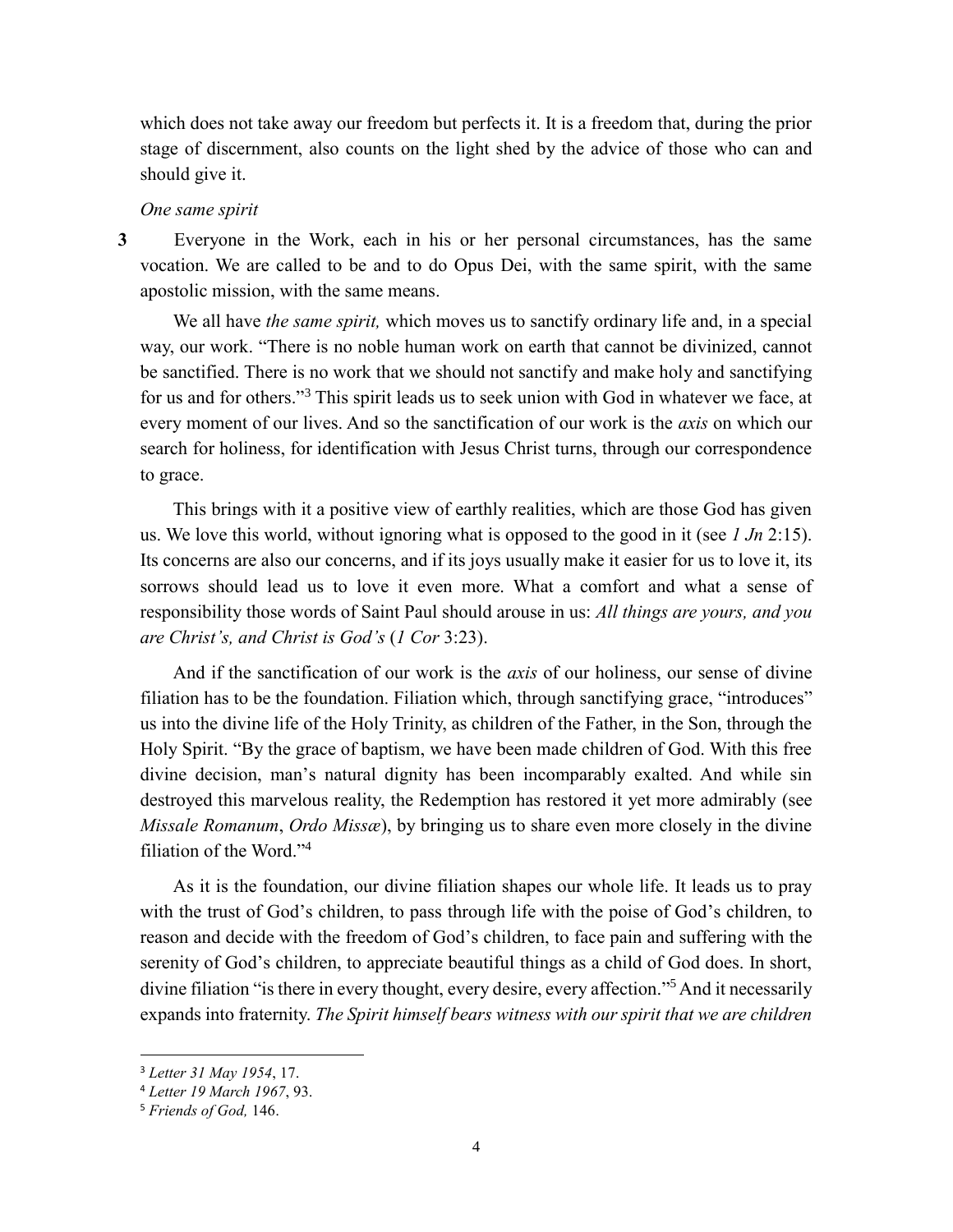of God (Rom 8:16). This witness is our filial love for God,<sup>6</sup> which brings with it fraternal love. "Others drink from other sources. For us, the wellspring of human dignity and fraternity is in the Gospel of Jesus Christ."7

In short, the center and root of our spiritual life is the Eucharistic Sacrifice. It is the root objectively, because "as often as the sacrifice of the Cross, in which '*Christ, our Passover, has been sacrificed*' (*1 Cor* 5:7), is celebrated on the altar, the work of our redemption is accomplished."<sup>8</sup>

But whether our life is really subjectively centered on the Eucharist depends also on our personal correspondence to grace: "Keep struggling, so that the Holy Sacrifice of the Altar really becomes the center and root of your interior life, and so your whole day will turn into an act of worship—an extension of the Mass you have attended and a preparation for the next. Your whole day will then be an act of worship that overflows in aspirations, visits to the Blessed Sacrament and the offering up of your professional work and your family life..."<sup>9</sup>

From the Eucharistic center of our Christian life there arises also the development and effectiveness of our apostolic mission: "If the center around which your thoughts and hopes turn is the Tabernacle, then, my child, how abundant the fruits of your sanctity and apostolate will be!"<sup>10</sup>

#### *One same apostolic mission*

**4** We have *the same apostolic mission*. We are all equally called to sanctify ourselves and to collaborate with the Church's mission to transform the world in a Christian way; in our case, by living the spirit of Opus Dei. The mission of the Work can only be properly understood within the great mission of the Church, in which "all of us are called to offer others an explicit witness to the saving love of the Lord, who despite our imperfections offers us his closeness, his word and his strength, and gives meaning to our lives."<sup>11</sup>

Only in the Church, Christ's Mystical Body, do we receive the strength to serve the world of our time fruitfully. That is why, even with all our limitations, we share the concerns, worries and sufferings of the Church in every age and in every place. Each one of us can make our own that attitude of Saint Paul: *Who is weak, and I am not weak? Who is made to fall, and I am not indignant?* (*2 Cor* 11:29).

l

**5** Our apostolic mission is not limited to certain activities, because with the love of Jesus

<sup>6</sup> *See* Saint Thomas Aquinas, *Commentary on the Epistle to the Romans,* ch. 8, lec. 3.

<sup>7</sup> Pope Francis, Encyclical *Fratelli tutti,* 277.

<sup>8</sup> Second Vatican Council, Constitution *Lumen Gentium,* 3.

<sup>9</sup> *The Forge,* 69.

<sup>10</sup> *Ibid.*, 835.

<sup>11</sup> Pope Francis, Apostolic Exhortation *Evangelii gaudium,* 121.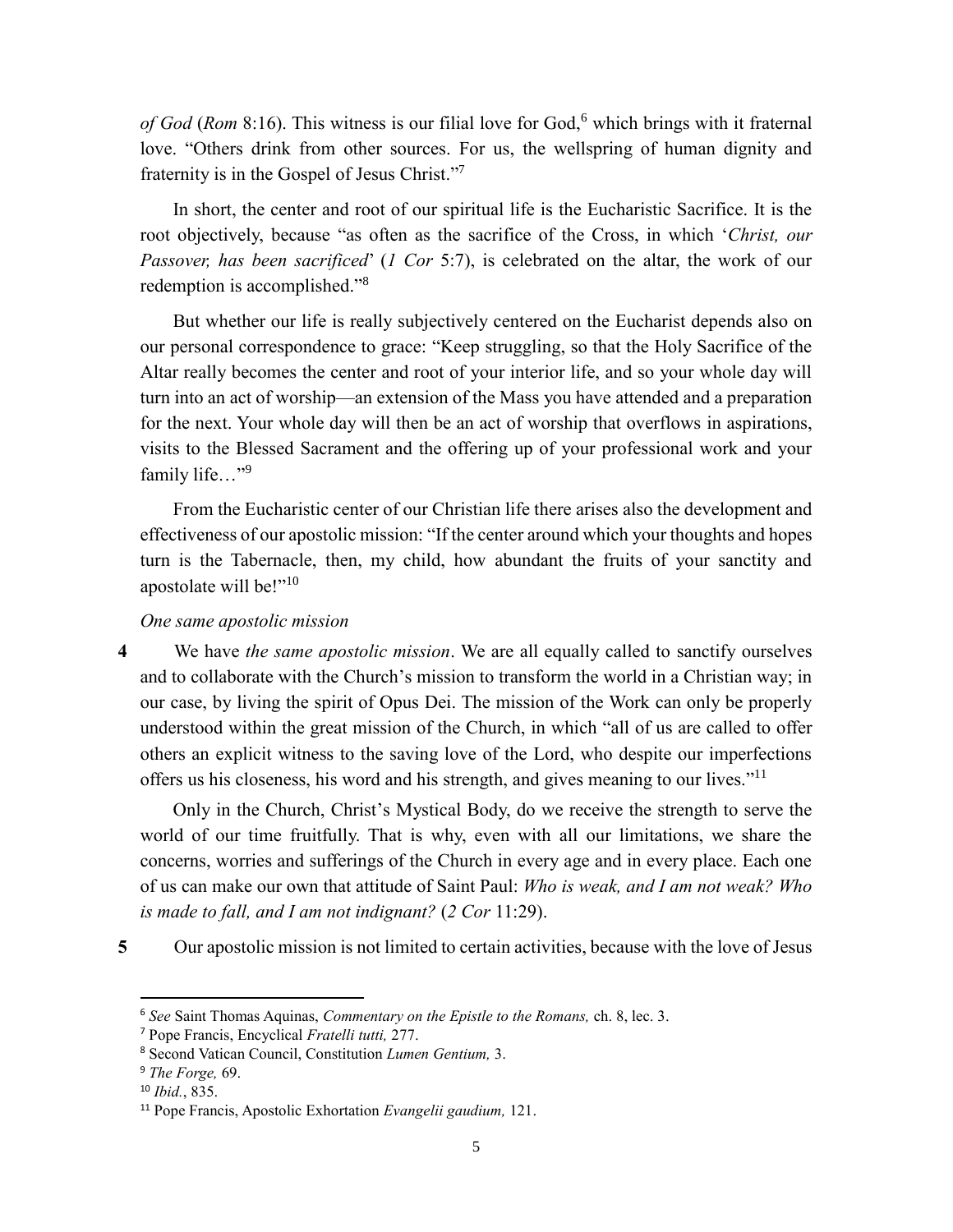Christ we can transform everything into a Christian service to others. Each one fully carries out the mission of the Work with our own lives: in our families, in our workplace, in the society in which we live, among our friends and acquaintances. This is why we understand Saint Josemaría's insistence that in the Work, "we give primary and fundamental importance to the spontaneity of the individual, to free and responsible initiative guided by the action of the Spirit, and not to organizational structures."<sup>12</sup> This is also why the main apostolate of the Work is the apostolate of friendship and trust that each one of us carries out personally.

In the light of all this, we can better understand in what sense "all our apostolic tasks and the instruments we use to carry them out are *onus et honor*—a burden and an honor for all: for the numeraries, the associates and the supernumeraries, and also for the cooperators." <sup>13</sup> Through the communion of saints, we carry out our apostolic mission all together, wherever we are. And so Saint Josemaría reminds us, referring to everyone in the Church, that "if we use the means available to us, we will become salt and light and leaven for the world; we will be the consolation of God."<sup>14</sup>

#### *The same means*

**6** In order to accomplish our mission, Christ is the way. And to follow him as disciples and apostles, all of us in Opus Dei have the *same means*: the same norms and customs of Christian life, the same means of spiritual and doctrinal formation. They are lived in different ways according to our personal circumstances, but the whole is always basically the same.

It is good not to lose sight of the fact that they are means (not ends) that lead us, by God's grace, to grow in our contemplative life in the midst of our human concerns, nourished by the superabundance of life in Christ given to us by the Sacraments, especially the Holy Eucharist.

These practices of piety are part of a loving dialogue that embraces our whole life and leads us to a personal encounter with Christ. They are moments in which God awaits us, in order to share his life with ours. The effort to fulfil them is something we find liberating, because "sanctity has the flexibility of supple muscles … Sanctity is not rigid like cardboard; it knows how to smile, to give way to others and to hope. It is life—supernatural life." $15$ 

In this way, trusting in God's mercy, we will try to live always seeking the perfection of charity, according to the spirit God has given us. Being holy does not mean doing more

<sup>12</sup> *Conversations,* 19.

<sup>13</sup> *Letter 31 May 1954*, 34.

<sup>14</sup> *Christ is Passing By,* 74.

<sup>15</sup> *The Forge,* 156.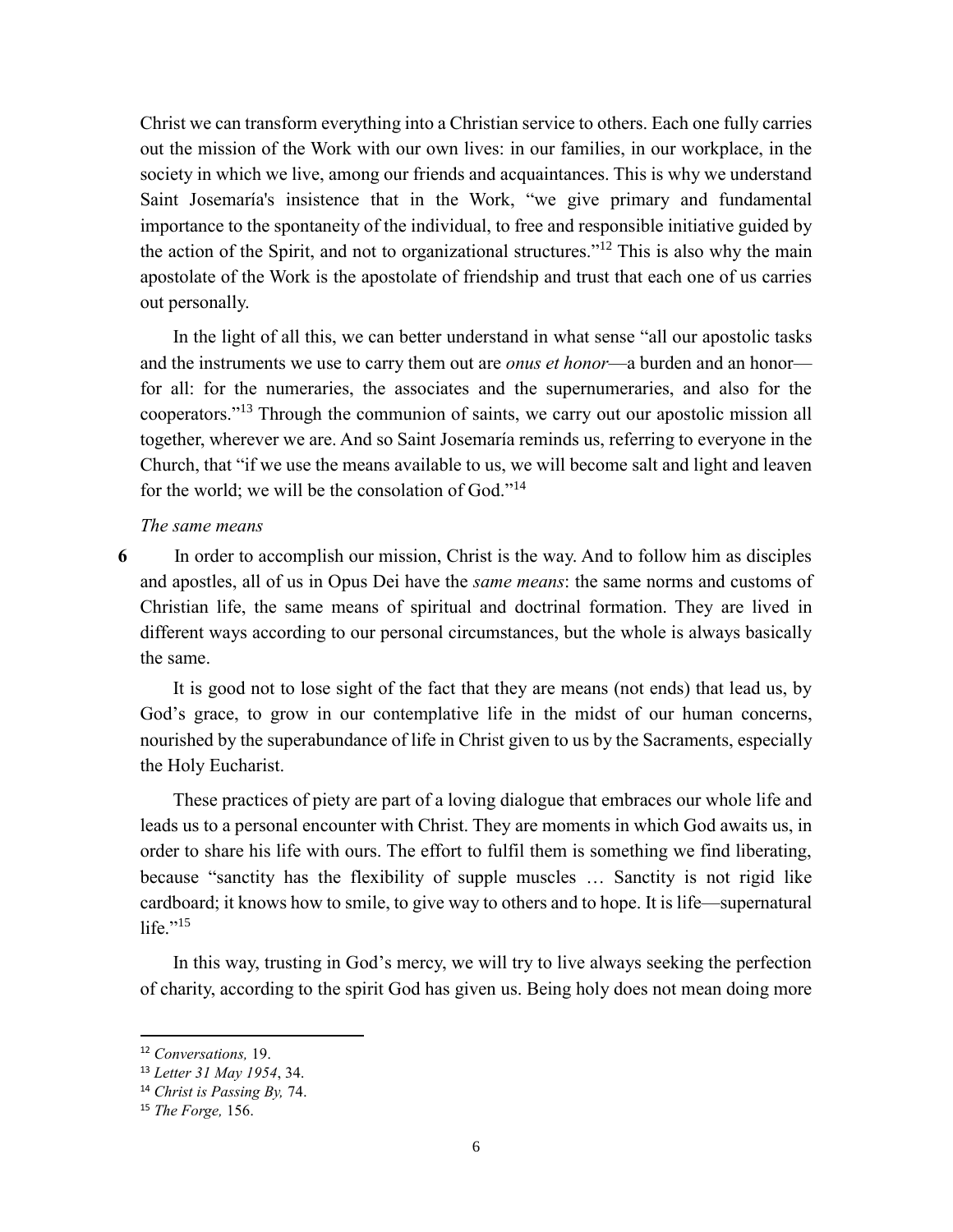and more things, or fulfilling the task of meeting certain criteria we have set ourselves. The way to holiness, as Saint Paul explains, consists in corresponding to the action of the Holy Spirit, until Christ is formed in us (see *Gal* 4:19).

## *Unity and diversity*

**7** Our Father saw the Work's functioning as "one single fabric," made up of the different ways we live out the same vocation. That is why he insisted that in the Work there are no classes, no first or second-class members: not on account of the different ways in which our vocation is lived out, nor because of the type of professional work we do. As in any reality of a supernatural character, the essential thing—something that cannot be judged on this earth—is how we correspond to God's love.

Saint Josemaría expressed this unity of vocation by saying that ours is "only one divine vocation, only one spiritual reality, which adapts flexibly to the personal circumstances of each individual and to his or her state in life. This identical vocation entails an equality of dedication, within the natural limits that differing situations impose."<sup>16</sup>

Naturally, unity and diversity in the Work includes what corresponds to men and women: there is a unity of spirit, of apostolic mission, and of means, together with the separation of the activities proper to each. Furthermore, in matters common to the whole Work, there is a unity of direction between men and women at the central and regional levels. The governing bodies of the men and the women have equal initiative and responsibility. In specific important cases established by law, they have the same competence to accept or reject the proposals of the Prelate or, in the regions, those of the Regional Vicar.

# *With all our life*

 $\overline{\phantom{a}}$ 

**8** It might seem that some are more dedicated to the mission of the Work than others. This is not the case. All live with *equal dedication,* because being and doing Opus Dei does not consist only, or even mainly, in taking part in certain tasks or in corporate apostolic activities. Our vocation, and the mission that corresponds to it, encompasses our whole life, not just a part of it; our whole life is an opportunity and a means to meet Christ and to do apostolate.

Saint Josemaría wrote that our call presupposes a "full vocational encounter, because whatever a person's marital status, he or she lives a full dedication to their work and to the faithful fulfilment of the duties of their state, according to the spirit of Opus Dei. Hence, to dedicate oneself to God in Opus Dei does not imply a selection of activities; it does not mean dedicating more or less time in our life to doing some good works, while abandoning others. Opus Dei is grafted onto our whole life." <sup>17</sup> A *full vocational encounter,* embracing

<sup>16</sup> *Letter 24 December 1951*, 137.

<sup>17</sup> *Letter 25 January 1961*, 11.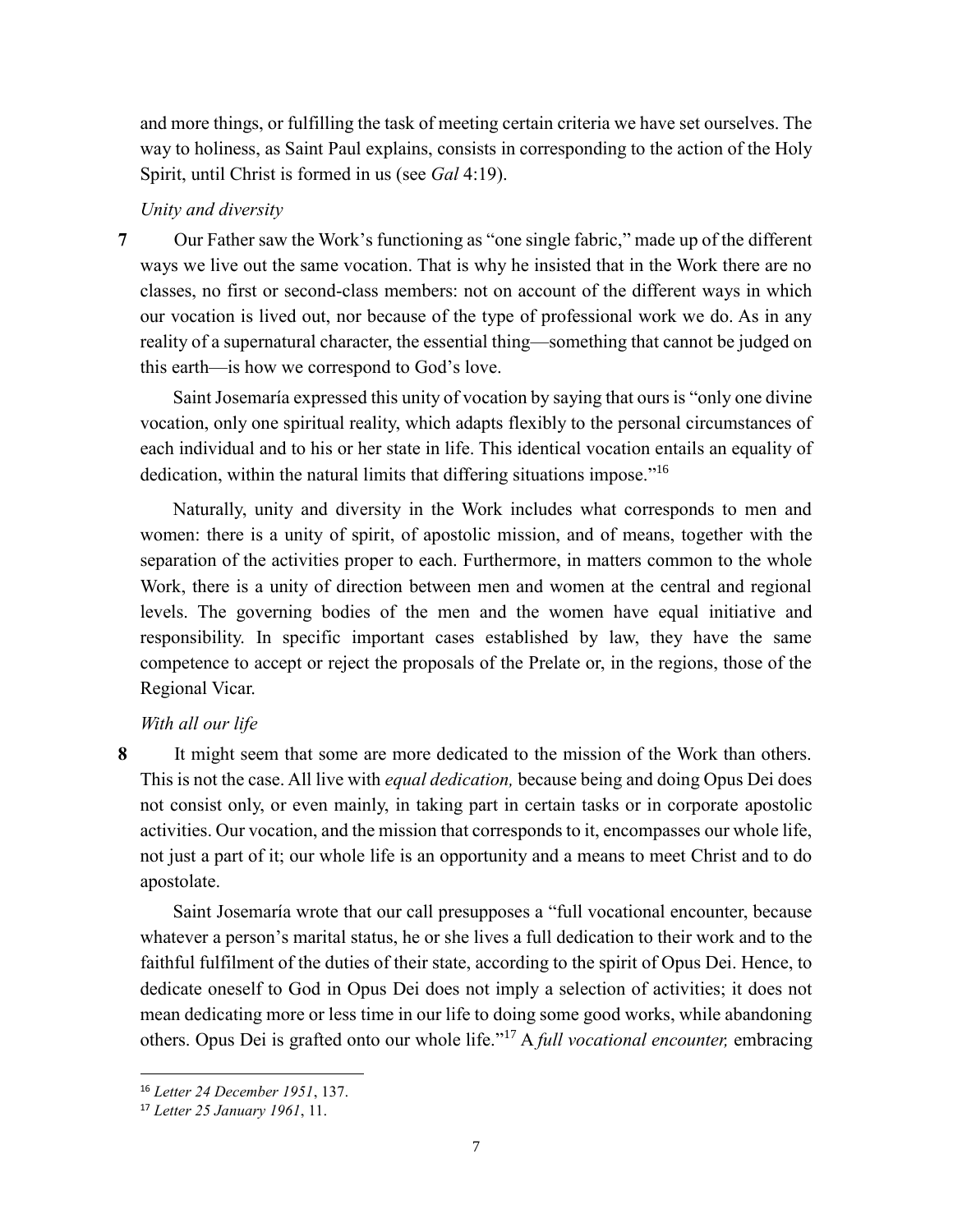the whole of my own life, with full dedication, because everything contains a call from God to love him and to serve others, with a love that is inner freedom. As Don Alvaro commented, "the Work demands a great elasticity: a minimum of rules, because they are necessary; but a minimum, so that the letter does not kill the spirit: *Littera enim occidit, spiritus autem vivificat* (*2 Cor* 3:6)."<sup>18</sup>

**9** In these pages I would also like to invite you to renew your gratitude to God for the gift of your vocation. A joyful gratitude, not only for the beauty of the Work, when we see how God wants it to be in its fullness, but also when each one of us sees how that beauty is made fully present in the way in which each of the faithful of the Prelature personally lives out this single vocation: as numeraries (in the case of women, also as numerary assistants), as associates, as supernumeraries, or as members of the Priestly Society of the Holy Cross.

In this context, I would like to emphasize what I wrote to you a few months ago: we cannot let ourselves be disheartened by the experience of our own personal weakness and that of others, compared to the wonderful vista that the Christian faith and the spirit of the Work place before us. In the face of the discouragement that can arise in us when we see the disproportion between the ideal and the poor reality of our lives, let us have the security that we can begin again every day with the strength of the grace of the Holy Spirit.<sup>19</sup>

#### **II. The vocation to the Work as a numerary**

**10** "At the heart of the Work, the numeraries place themselves at the feet of all their brothers and sisters, in a special mission of service to make their way of holiness pleasant. They look after them in all their needs of soul and body, they help them in their difficulties, and they make it possible for everyone's apostolate to be fruitful, through their selfless sacrifice."<sup>20</sup> In this way the numeraries "give life" to their brothers and sisters. Their work, "by keeping everyone spiritually active and awake, brings about an extraordinary reality of fraternity and unity."<sup>21</sup>

In the numeraries, the vocation to Opus Dei is determined by the gift of apostolic celibacy and by their full availability for tasks of formation and apostolic activities. This availability, understood and carried out as a special mission of service to others, is facilitated by the fact that, in principle, numeraries live in centers of the Work. However, many circumstances may arise that could make it better not to do so. This does not affect their identity or their mission, since they will always know that they are there to serve all

<sup>18</sup> Bl. Alvaro del Portillo, note 135 to the *Instruction on the Saint Michael Work.*

<sup>19</sup> *See Message*, 20 July 2020.

<sup>20</sup> *Letter 29 September 1957*, 8.

<sup>21</sup> *Ibid.*, 76.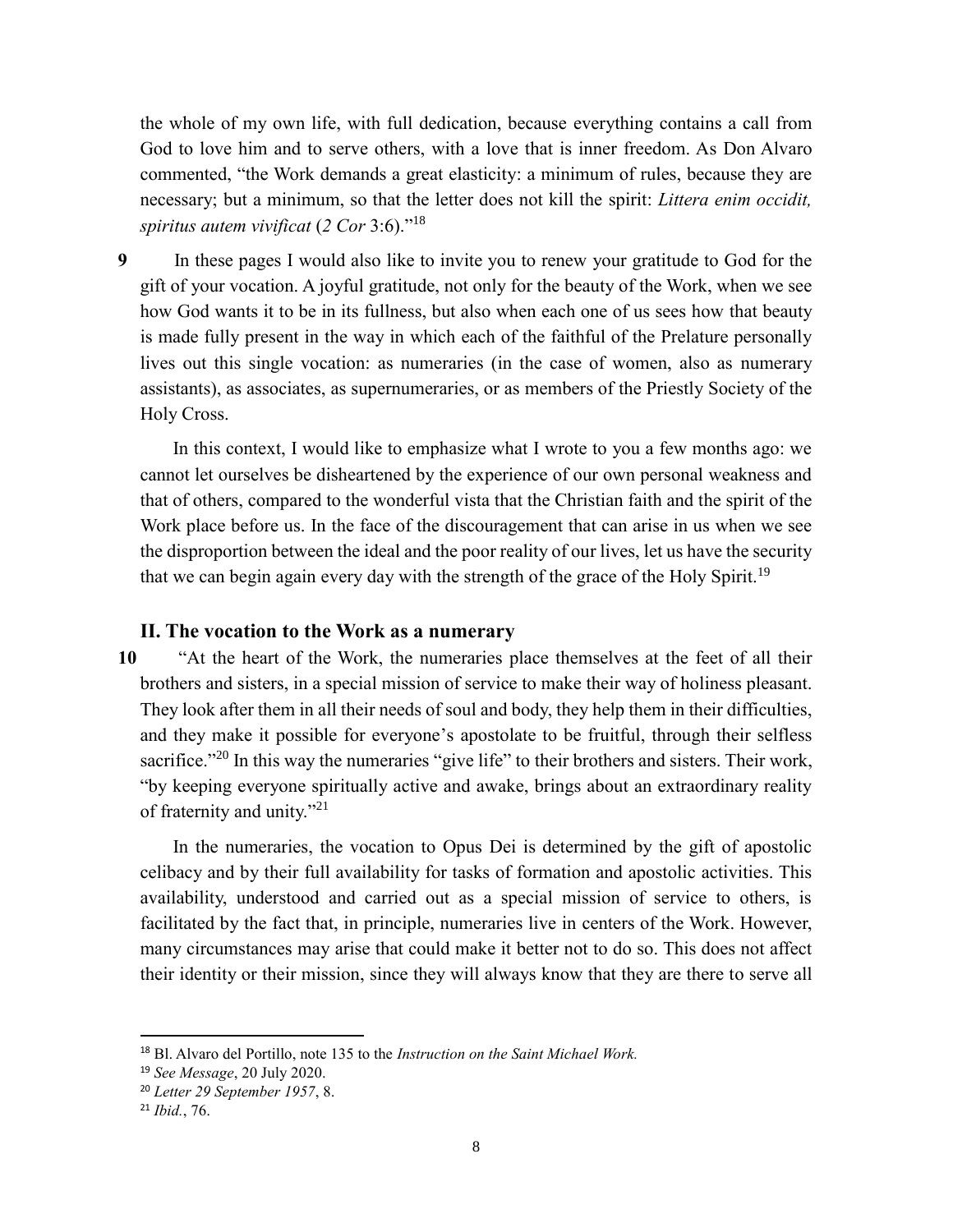the others, wherever they live.

*An available heart*

**11** The readiness of numeraries to serve others consists in a genuine *availability of heart*: the *effective* freedom to live only for God and, through him, for others, coupled with a willingness to take on the tasks required in the Work.

For some, this availability will involve taking part in tasks of formation and apostolic work, while they also dedicate themselves to some professional work that corresponds to their talents, studies and preferences, in order to bring the joy of the Gospel there. For others, it will be a matter of dedicating themselves professionally to the administration of the centers of the Work, or to tasks of formation, government, direction or cooperation in apostolic activities.

On the other hand, our availability cannot be limited to a passive attitude of doing *what I've been asked to do,* but shows itself fully when we think about what talents we have received from God, so as to put them at the service of the apostolic mission. And we "make the first move": we offer ourselves, with initiative. Therefore, availability is not immobility but, on the contrary, the habitual desire to move at *God's pace.*

We have to understand and live out our full availability as freedom, in the sense of being tied down only by love (that is, not tied down as a necessity to a job, the place where we reside, etc., while also being well rooted where we are). What makes us free is not the external circumstances, but the love we carry in our hearts.

As a specific expression of this particular task of service, our Father foresaw that the work of government in Opus Dei would fall to the numeraries. We need some people to dedicate themselves to this work, since it sustains the life of the whole. But it would be a mistake to think that those who have this dedication to the tasks of government or formation are more available or are doing Opus Dei *more*. This is what Don Javier meant when he wrote in one of his letters: "There is no other option than for some of my daughters and sons to cut back on their professional activity—or even to leave it completely, at least for a while—in order to devote themselves to helping their brothers and sisters in the spiritual life and directing the apostolic work."<sup>22</sup>

Our Father expresses this full interior disposition in many places. For example: "all have a divine vocation, but the numeraries have to offer themselves directly and immediately to God in a holocaust, giving everything, their whole heart, their activities without limitation, their property, their reputation."<sup>23</sup> It is precisely a matter of freely giving up all their activities, whatever they may be, without setting limits, in order to do the Work.

<sup>22</sup> Javier Echevarría, Pastoral Letter, 28 November 1995, 16.

<sup>23</sup> *Instruction on the Saint Gabriel Work,* 113.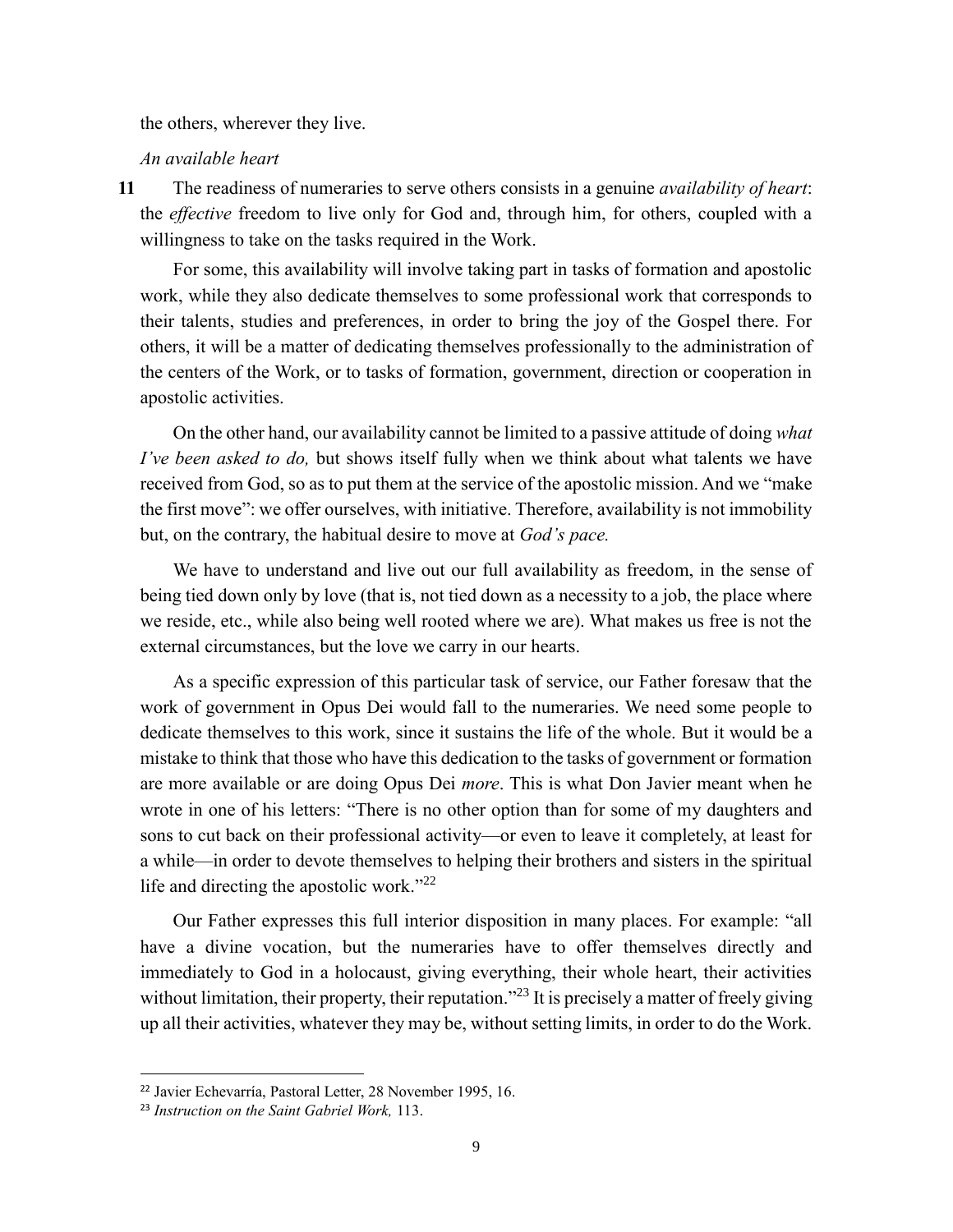Obviously, there are sometimes circumstances which objectively limit the possibility of their taking on certain assignments or tasks at a given time. So I say again that what is important is their interior disposition of full availability to serve others, for the love of Christ.

# *A group nailed to the Cross*

**12** Let us also remember those other words of Saint Josemaría: "Our Lord does not want his Work to be something merely transient. He wants it to be immortal: he wants there to be in the Work a group nailed to the Cross. The Holy Cross will make us enduring, always with the spirit of the Gospel itself, producing the apostolate of action as the sweet-tasting fruit of prayer and sacrifice."<sup>24</sup> Our Father does not indicate who make up this group nailed to the Cross. But Don Alvaro, in his note commenting on this paragraph, points out that the different ways of living one's vocation in the Work are already announced or alluded to here. From the context we can think that, in this case, it refers above all to the numeraries.

In some other places, Saint Josemaría also refers to priests as especially nailed to the Cross. In reality all of us, including the associates and the supernumeraries, must be nailed to the Cross, because that is where we find our Lord—as our Father says in words that express a profound personal experience of his: "To have the Cross is to identify oneself with Christ, it is to be Christ and, therefore, to be children of God."25

Although it may sometimes be hard, from a human point of view, for numeraries to leave their previous profession for a time in order to dedicate themselves professionally to other types of activities (administration of centers of the Work, government, formation, direction or cooperation in apostolic activities), it is a fruitful encounter with the Cross, the place of the most profound identification with Christ and the source of great—and often unexpected—supernatural joy.

**13** When we ask for admission to the Work, we understand and freely adopt—out of love!—this attitude of availability, which leads us to plunge into a divine project. At the same time, like everything else in the spiritual life, the effective maturing of our self-giving grows over time. This growth occurs through our formation, through our interior life and through our various experiences of self-giving—in small changes of plan, tasks, etc. which prepare our souls for larger changes, if necessary. Naturally, when it comes to major assignments or changes, the directors always seek first the opinion of the ones concerned; though the latter, while pointing out with simplicity any difficulties they may see, at the same time try to maintain a willingness to be available for whatever is needed, out of love for God and souls.

What is decisive, I insist, is that each one should have this habitual interior disposition

<sup>24</sup> *Instruction on the Supernatural Spirit of the Work,* 28.

<sup>&</sup>lt;sup>25</sup> Notes from a meditation, 28 April 1963.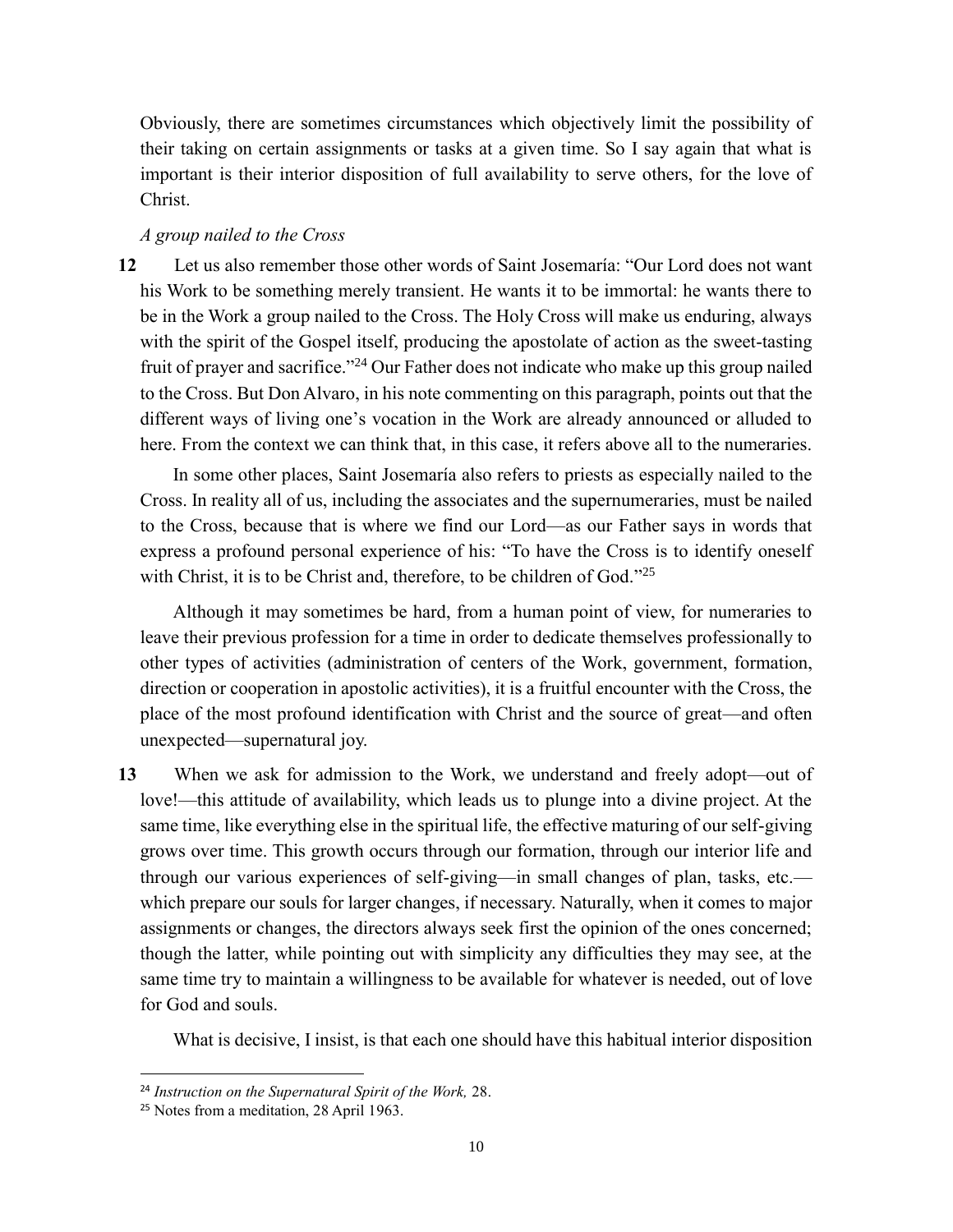of dedication to our brothers and sisters and to so many other people who are waiting for our Christian service: *Lift up your eyes and see how the fields are already white for harvest* (*Jn* 4:35).

This attitude is perfectly compatible with a healthy professional ambition and with a natural and responsible concern to support ourselves economically and to attend to the needs of our supernatural family. Our willingness to change professional tasks, if the Work requires it, precisely in order to dedicate ourselves to the formation of others, goes hand in hand with the conviction that we are women and men who want to take part in the challenges of the world, like our peers, because our mission is to help transform the world and bring it to God. And this is also done in a very effective way from the positions of direction and formation in the Work.

You, the numeraries, live the gift of apostolic celibacy as the fullness of love in Christ, which opens up a spiritual fatherhood and motherhood. You are called to be living witnesses of total dedication to God, in the middle of the world, being fully available to serve everyone: in love with Jesus, with those around you, and with the world. You have received a special call to watch over a supernatural family and to care for your brothers and sisters.

You have a very broad horizon: with your committed life, at times perhaps hidden and without any human brilliance, you reach every corner of the world with your fruitfulness.

# **III. The vocation to the Work as a numerary assistant**

**14** You, the numerary assistants, have a special function of serving, which you carry out by creating and maintaining the atmosphere of a Christian home in the centers of the Work. You make this task a reality through your professional work, which in your case is the Administration. As you know, it is not just a question of carrying out a series of material tasks which between us we can do and must do in one way or another, but of planning, organizing and coordinating them in such a way that the result is precisely a home where everyone feels at home, welcomed, *affirmed,* cared for, and at the same time responsible. This task, which is of great importance for every human person, has repercussions on the physiognomy and spirituality of the whole Work, of each and every one of its members. You women thus become "an irreplaceable support and a source of spiritual strength for others, who perceive the great energy"<sup>26</sup> of your spirit.

*The priority of the person and the family*

 $\overline{\phantom{a}}$ 

**15** By your work you care for and serve our life in the Work, making each person the focus and priority of your task. This is a very palpable expression of the fact that the Work is a family; a family in the true sense, not the metaphorical. You remember how our Father

<sup>26</sup> Saint John Paul II, Apostolic Letter *Mulieris dignitatem,* 30.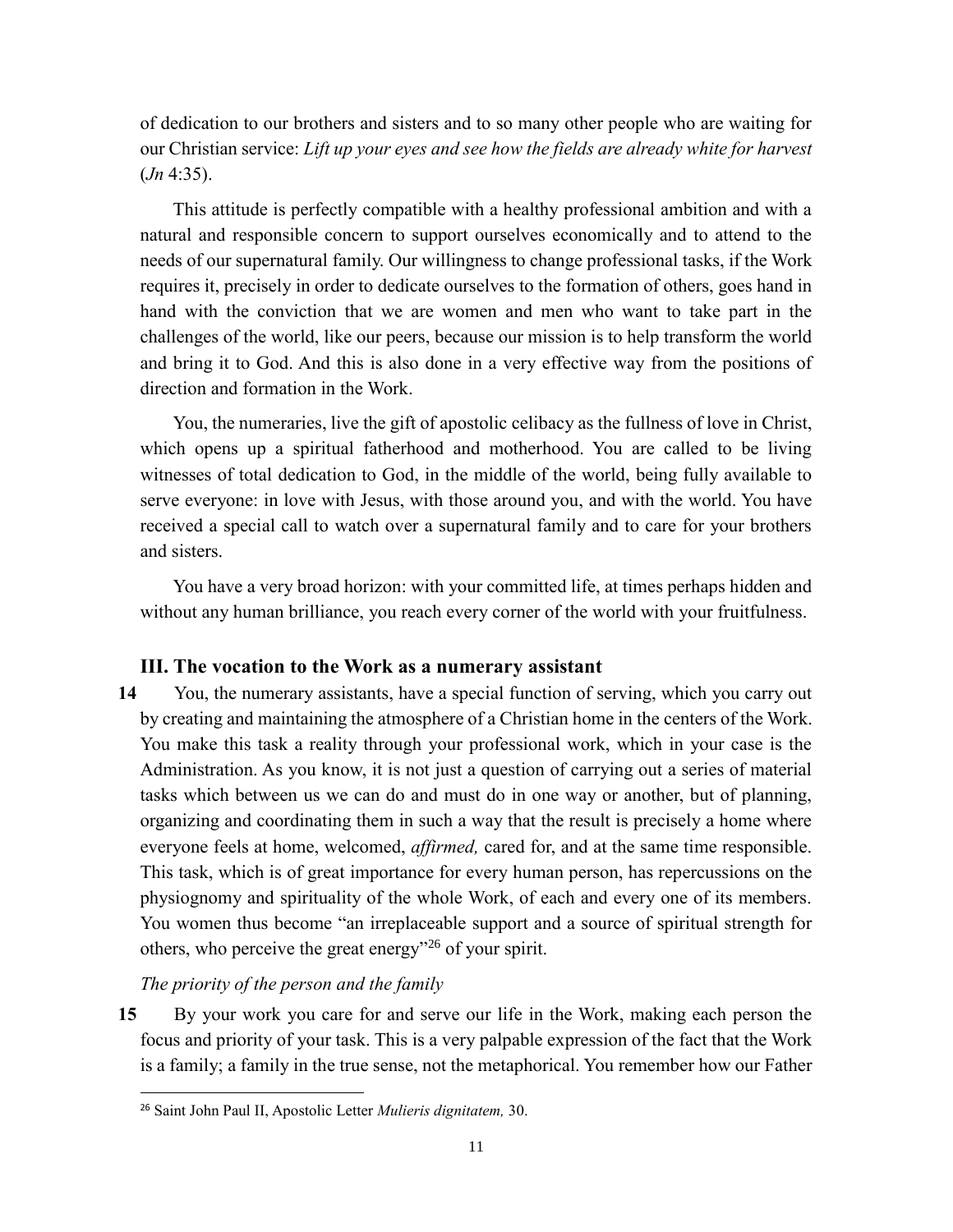so often told us that the bonds in the Work are stronger than those of blood, something which also has consequences in terms of affection and mutual love.

Saint Josemaría often reflected on the fact that the work of the Administration is the same as the one our Lady did. Thus the "family air" of the Work must be like a duplicate, a continuation of the atmosphere (although we have not seen it, we can imagine it) of the home in Nazareth.

Although the work of the Administration of our centers is called by different names in different cultures, in reality you numerary assistants are sisters, mothers, an integral part of the family, just like the Father and the other children. Because of the grace you have received from God to take care of everyone in the Work, Saint Josemaría used to say that if he had been able, he would have become a numerary assistant. He called you his "little daughters" because you were the last to arrive in the Work, not because he considered you to be minors: on the contrary, he relied in a special way on your mature and firm faithfulness in order to carry out the great plans of the Work.

# *From all environments*

**16** It is a wonderful reality that you, the numerary assistants, come from all walks of life. In fact, people are sometimes unsure whether God is asking them to be a numerary or a numerary assistant. One element (among others) to keep in mind is the person's inclination towards tasks more directly oriented to serving and caring for people. Of course, discernment depends ultimately on each individual, with the guidance received in spiritual direction and from the directors.

In any case, we understand that the work of the Administration takes on a great dignity: that of imparting and maintaining the warmth of the home in a family. Furthermore, those who work in the Administration, "through this profession—because it is a true and noble one—have a positive influence not only on the family but also on a multitude of friends and acquaintances, on people with whom they relate in one way or another, sometimes fulfilling a much more extensive task than other professionals."<sup>27</sup>

# *Apostolate of apostolates*

**17** Saint Josemaría valued the work of the Administration to the point of considering it the *apostolate of the apostolates:* without it, the Work could not move forward.

It is the apostolate of the apostolates, in the first place because it is in itself a very direct apostolate. I repeat that it is not limited to providing material services, although these are necessary and important in themselves. Above all, this task—transformed into prayer has a very direct influence on the human and spiritual formation of the people in the center being administered. The environment you create is formative, very formative.

<sup>27</sup> *Conversations,* 88.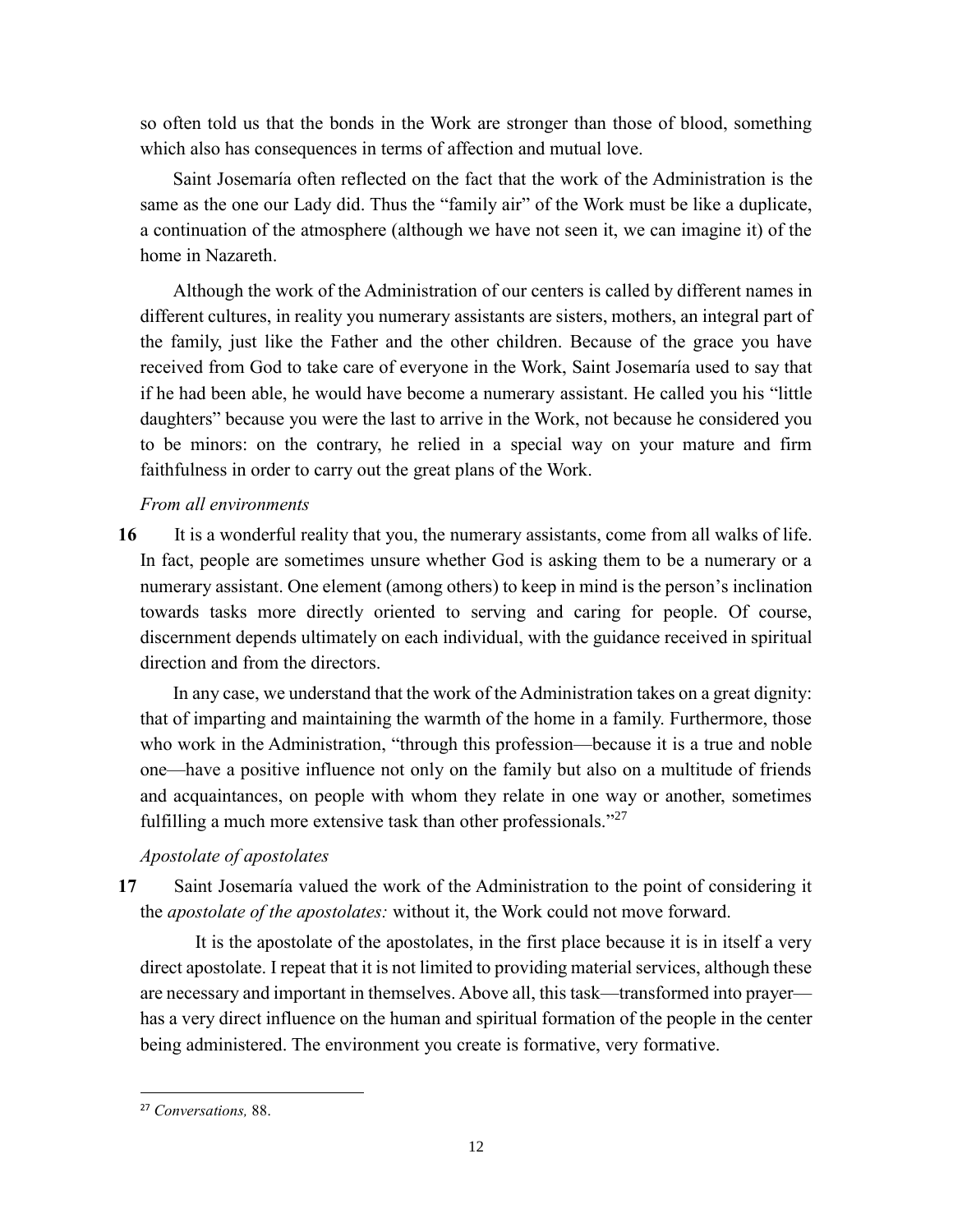In fact, your well-done work makes our spirit something palpable and communicates it effectively by way of deeds, in a tangible and constant way. That is why you try to give the greatest possible professionalism to your housework, just as each one of my children does with their own task. And by raising it to the ambit of sanctified work, you put your professional competence directly at the service of persons, making it a factor to humanize and inspire the professional work of all.

In the second place, the work of the Administration is the apostolate of apostolates because it makes the other apostolates possible, acting like the sap and stimulus for each of them, especially to the extent that you try to transform your work into a dialogue with God. "When you work in the Administration," Saint Josemaría wrote, "you take part in all the apostolates, you cooperate in all the work we do. The good progress of your work is a necessary condition, the greatest impulse for the whole Work, if you do it with love for God."<sup>28</sup> It is very noticeable when, at the beginning of the apostolic work in a country or a city, there is no Administration yet; it is also noticeable that, when there is one, the Work becomes more alive and more dynamic. In addition, it is logical that the numerary assistants should take part in many other apostolic activities, as far as it is possible for each one.

We also say that the Administration is the "backbone" of the Work because it supports the whole body, which otherwise could not stand upright. And this is the truth, thank God; it is something we must always remember and value. Naturally, you other numeraries who work in the Administration also make up this backbone and this apostolate of apostolates.

You, my numerary assistant daughters, have an exciting mission: to transform this world—so full of individualism and indifference today—into a real home. Your task, when it is carried out with love, can reach all environments. You are building a more human and a more divine world, because you are dignifying it with your work turned into prayer, with your love, and with the professionalism you put into looking after people in their entirety.

### **IV. The vocation to the Work as an associate**

*With its own character*

**18** You, the associates, carry out Opus Dei mainly through a deep personal apostolate in your own professional and family environment, and by working with the numeraries in caring for the other faithful of the Work. By your lives you show the completely free nature of the apostolic activity of every baptized person, carrying it out with all the energy of a celibate heart. That is why Saint Josemaría could say to you: "I am envious of you: your dedication to God is total and complete just like mine, but you can reach further."<sup>29</sup> What did he mean by this? He meant that the key thing is to be in the middle of the world, in the

<sup>28</sup> *Letter 29 July 1965*, 11.

<sup>&</sup>lt;sup>29</sup> Notes from a get-together, 15 September 1962.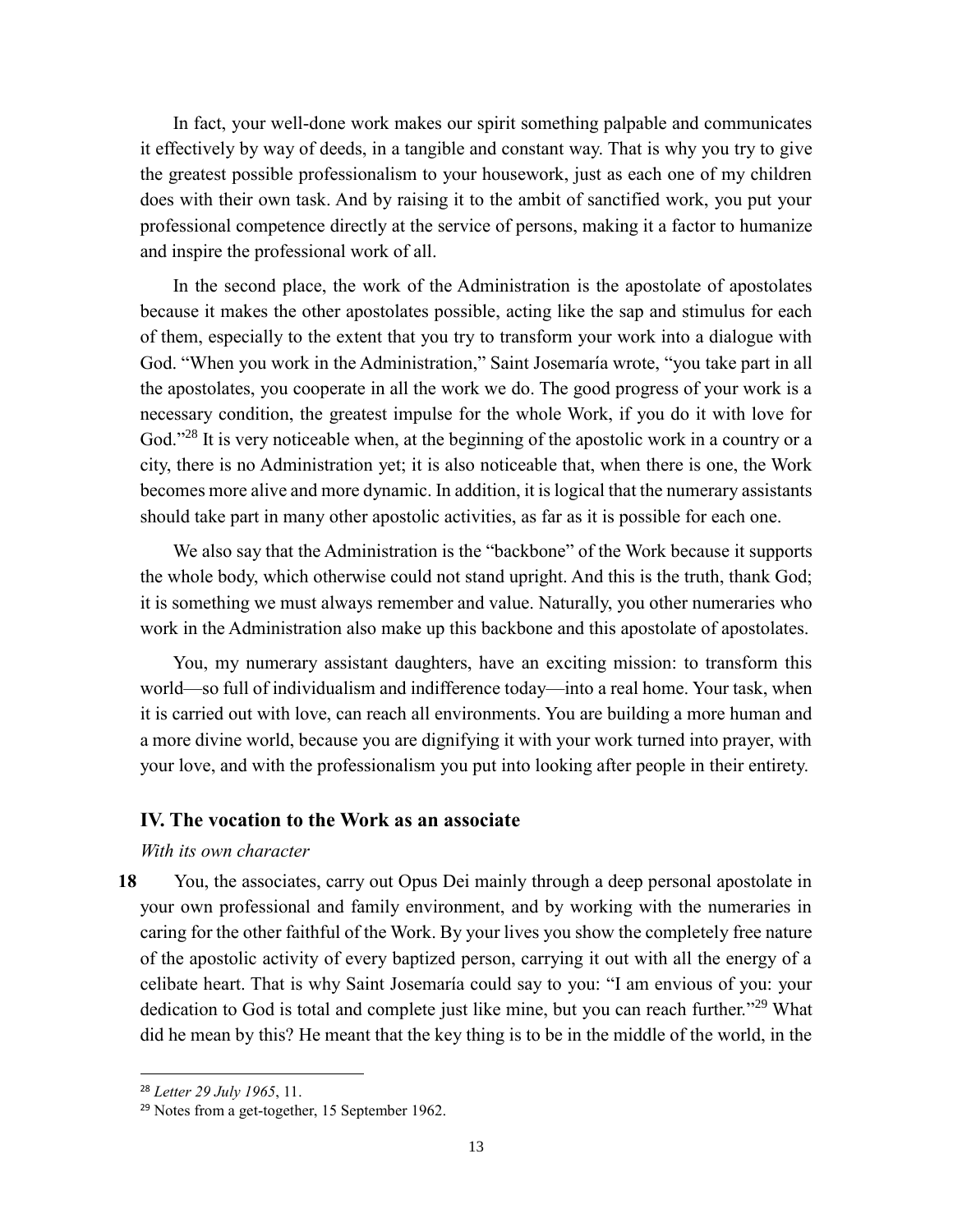middle of its activities, its work, its families, in order to lead a Christian life there.

You find yourselves in quite varied circumstances and you move in all kinds of professional environments. Your life is open to an unlimited field of possibilities in which to embody and spread the spirit of Opus Dei. Because your origins are so varied, you reach out into the whole social fabric; because you stay longer in each place, you make it much easier to implant the apostolates in the area; your way of life allows you to cultivate a great multiplicity of relationships, and to do so in a very stable way: in your family and your profession, in your neighborhood, in the town, city or country where you live. *You reach further*, as Saint Josemaría said, not only in terms of the breadth of your apostolate, but also in its depth, because you show in your own lives what it means to give yourself to God in the *middle of the world,* with an undivided heart.

So we can understand very well why our Father wanted there to be twice as many associates as numeraries: because the key thing is our work in the middle of ordinary circumstances, the work that belongs to each one of us.

If someone, when considering their possible vocation to the Work, were to hesitate between becoming a numerary or an associate, we might have to make them see that it would be a mistake to think that being a numerary is better than being an associate. This is very important in discerning a vocation. There are cases where the way in which the vocation to the Work is specified is obvious: for example, a married man can be a supernumerary, but not an associate or a numerary. But there are other cases which are less obvious, and the final discernment must be made by the person concerned: he or she is the one who experiences what God is asking specifically of them, within a single and common vocation. Logically, as a matter of prudence, it is very good to seek advice in spiritual direction, and also to speak to the directors, who know the person and wish to discern with him or her what God's will is.

# *The fragrance of Christ*

**19** Referring specifically to the associates, Saint Josemaría wrote: "Through their work, in all walks of life, in all places (at times in corporate apostolates), in the most diverse corners of the world, they bear with them everywhere, among their companions, the fragrance of Christ; and they strive to give a Christian meaning to the social, professional and financial undertakings, both public and private, of those who come from the same background and have the same social position. And all this is normally done without having to change their work or place of residence."<sup>30</sup> I myself have heard Don Javier say—picking up a teaching of Saint Josemaría's—that you associates express what Opus Dei is in a particularly clear way, through the sanctification of your ordinary life, your professional work and your family life, without changing your place.

<sup>30</sup> *Letter 29 September 1957*, 13.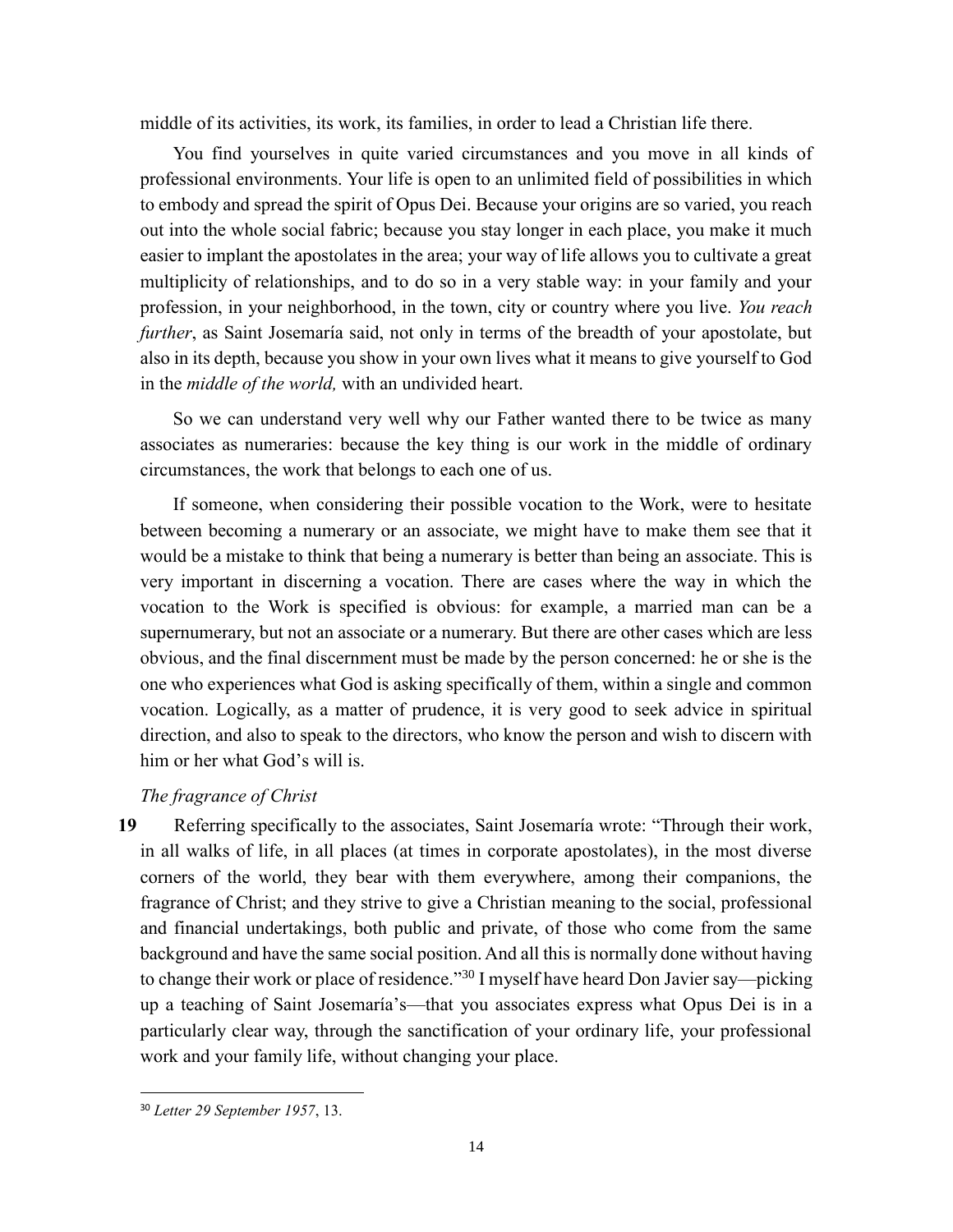You, the associates, sometimes work in corporate educational establishments or other apostolic activities. But that is not the main way you participate in the mission of the Work, for the whole of it is in your hands. Sometimes you have to take on these tasks, but your main way is to sanctify your ordinary life, treating people with friendship and trust and, when appropriate, accompanying your friends to the means of formation of the Saint Raphael and Saint Gabriel work… In a word, God is calling you to be leaven within the dough. The important thing for you, I repeat, is your apostolic work in the middle of your ordinary circumstances and the professional work that belongs to each of you.

# **V. Priests of the Prelature**

**20** From among the numeraries and associates come the vocations to the priesthood in the Work, which are as essential as the laity in the theological and juridical reality of the Prelature. This call is not a crowning of the vocation to the Work, but a new way of living it, with "a greater obligation than the others 'to put their hearts on the floor like a carpet, so that their brothers and sisters can tread softly'."31

Together with the tasks belonging to their priestly ministry in the Church, which is centred on the Eucharist, the priests of the Prelature dedicate themselves chiefly to their ministerial service to the other faithful and to the priestly care of their apostolic activities. Specifically, in accord with the particular pastoral mission of the Prelature, they are concerned above all with celebrating the sacraments of the Eucharist and Penance; preaching the Word of God; spiritual direction; and an extensive task of doctrinal formation.

The fact that the priests of the Prelature live the spirit of the Work, just like everyone else, implies a certain priestly style. They necessarily reflect a secular tone in their ministry; they are very careful to respect and promote the responsibility and initiative of the lay faithful; they act in a supernatural way in order to bring people closer to God; they foster in those around them that freedom of spirit which is love; they use their initiative to build up an abundant priestly work. Naturally, as far as possible, they also cooperate in the activities of the diocese where they live.

## *At the service of others*

**21** At the beginning of one of his letters, which was addressed especially to his priestly sons, Saint Josemaría wrote: "My priest sons, you have been ordained to serve. Let me begin by reminding you that your priestly ministry is a mission of service. Since I know you well, I am aware that this word 'service' expresses all that you wish and all that you are. This good and sincere desire of yours to be forever occupied in doing good to others, just like your brothers and sisters, is for me a source of great pride and consolation, and is

<sup>31</sup> *Letter 8 August 1956*, 7.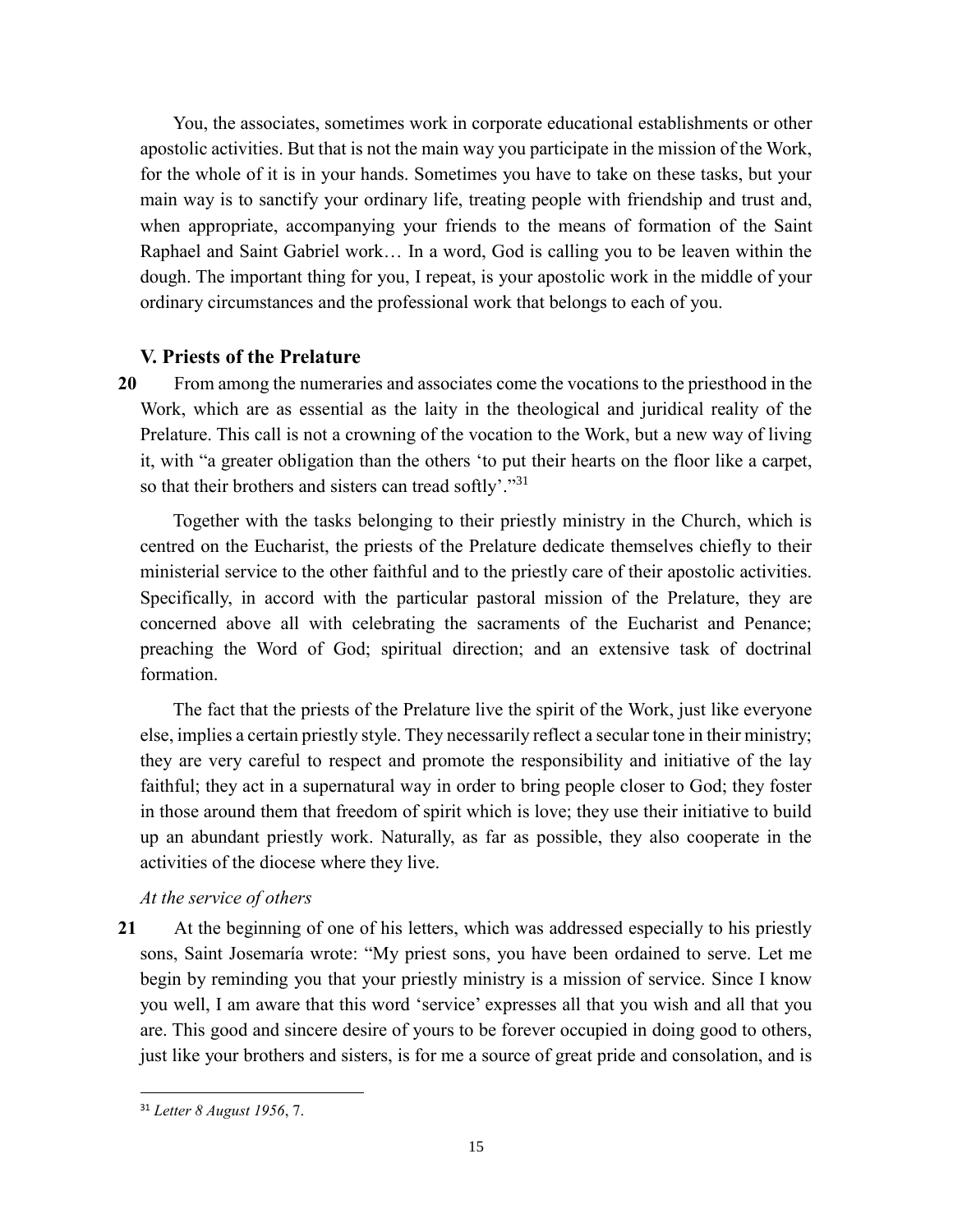why I can say that you are *gaudium meum et corona mea* (*Phil* 4:1): my joy and my crown." 32

As priests, your spirit of service moves you to feel—and to be, in practice—just one more among your brothers, aware that in the Work there is "only one class, although it is made up of both clergy and laity."<sup>33</sup> At the same time, with your example and your word you try to be like alarm clocks to awaken the desire for holiness in others, and to be instruments of unity in the Work. While staying very close to everyone, try to maintain a proper human level, a priestly seriousness in your appearance, your conversations, etc.

My children, if Saint Josemaría said to everyone that "it is Christ we must talk about, not ourselves,"<sup>34</sup> you priests must make a special effort not to shine, not to take the lead role, trying to ensure that the lead role and the brightness in your life are those of Christ, and that in any case it is your sisters and brothers who shine. To do this—you know it very well and are already trying to live it—you have a special need for union with God, prayer and joyful sacrifice, in a unity of life.

#### **VI. On the apostolic celibacy of the numeraries and associates**

**22** In the numeraries and associates, the vocation to the Work involves apostolic celibacy, which is a gift from God and a response to that gift through a correspondence of love for Love. "Always bear in mind that Love is the reason for our celibacy—the Love of all loves."<sup>35</sup> Hence we should not think of celibacy only or mainly as a functional choice: that is, as something that enables us to dedicate ourselves more to the tasks of the Work or go from one place to another. It is true that celibacy makes this possible, or easier, but its fundamental motive is that it is a special gift that identifies us with Christ's life. "Celibacy must be a witness of faith: faith in God becomes palpable in this form of life, which can only draw meaning from God. To base our life on this, renouncing marriage and the family, means to welcome and experience God as a reality, so as to be able to bring him to others."<sup>36</sup>

Apostolic celibacy does not separate us from others. But because it means making a commitment to God with an undivided heart, it has to be noticed in the tenor of our dedicated life, analogous to that of a married person, who cannot behave as if they had not made a commitment of faithfulness to their spouse.

A vocation, when lived radically, will sometimes clash with the standards of the world. Here, too, we can apply those more general words of Saint Josemaría: "'And in a paganized or pagan environment, when my life clashes with its surroundings, won't my naturalness

<sup>32</sup> *Ibid.,* 1.

<sup>33</sup> *Ibid.*, 5.

<sup>34</sup> *Christ is Passing By,* 163.

<sup>35</sup> *Instruction on the Saint Michael Work*, 84.

<sup>36</sup> Pope Benedict XVI, Address, 22 December 2006.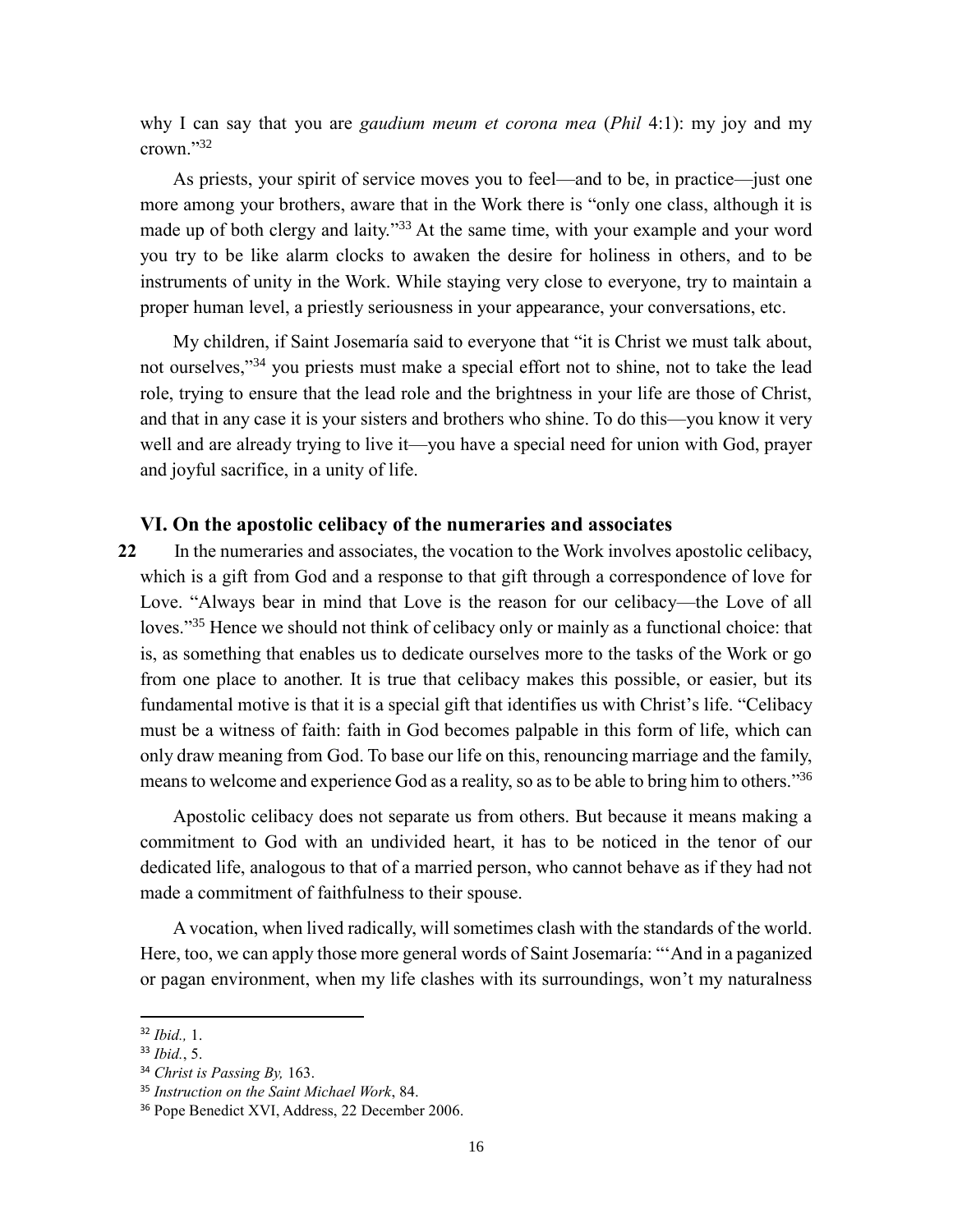seem artificial?' you ask me. And I reply: Undoubtedly your life will clash with theirs; and that contrast—faith confirmed by works!—is exactly the naturalness I ask of you."<sup>37</sup>

Let us renew, once and again, our conviction that the gift of apostolic celibacy is a special sign of divine love, a call to a particular identification with Jesus Christ, which also brings with it a greater capacity to love everyone—even humanly speaking, but above all supernaturally. Thus it is that celibacy, in forgoing physical paternity and maternity, makes a much greater spiritual motherhood or fatherhood possible. But in any case, it is those who love God more, whether they are celibate or married, who will in fact be more identified with Christ, for marriage is also a "divine path on earth."<sup>38</sup>

# **VII. The vocation to the Work as supernumerary**

*It is a great grace from God*

**23** The majority of the faithful of Opus Dei is made up of you, the supernumeraries, who strive to sanctify all the dimensions of your lives, especially your married and family life, since you are usually married. In 1947, in response to some reflections he had received about supernumeraries, Saint Josemaría wrote to his children in Spain: "I read your notes on supernumeraries … I'll give your notes back to you next week with some specific comments. Anyway, I'll say now that we cannot lose sight of the fact that we are not talking about the inscription of some gentlemen in a particular association … To be a supernumerary is a great grace from God!"<sup>39</sup> It is God who gives the grace, "a great grace," says Saint Josemaría: that of the vocation to the Work. For supernumeraries, this vocation is a special help for them to travel along their own path of sanctification: the path marked out by baptism and, in most cases, by the reception of the sacrament of matrimony and the formation of a family.

The call presupposes a choice and, as I wrote earlier, it is directed to a mission: to be and to do Opus Dei in the Church. In the *Instruction on the Saint Gabriel Work*, referring to supernumeraries, Saint Josemaría wrote: "I see now this great team of men and women in action … each one, conscious of having been chosen by God to achieve holiness in the middle of society, precisely where he or she is, with a solid and learned piety, striving to fulfil joyfully the duty of every moment—although it requires an effort."<sup>40</sup> So let us never see our vocation as a set of demands, of obligations (although it has them, of course), but above all as a choice made by God, a great gift from God.

The horizon that gives meaning to your mission is to be "a leaven that will divinize

<sup>37</sup> *The Way,* 380.

<sup>38</sup> *Conversations,* 92.

<sup>&</sup>lt;sup>39</sup> Letter to the General Council of Opus Dei, 18 December 1947.

<sup>40</sup> *Instruction on the Saint Gabriel Work,* 9.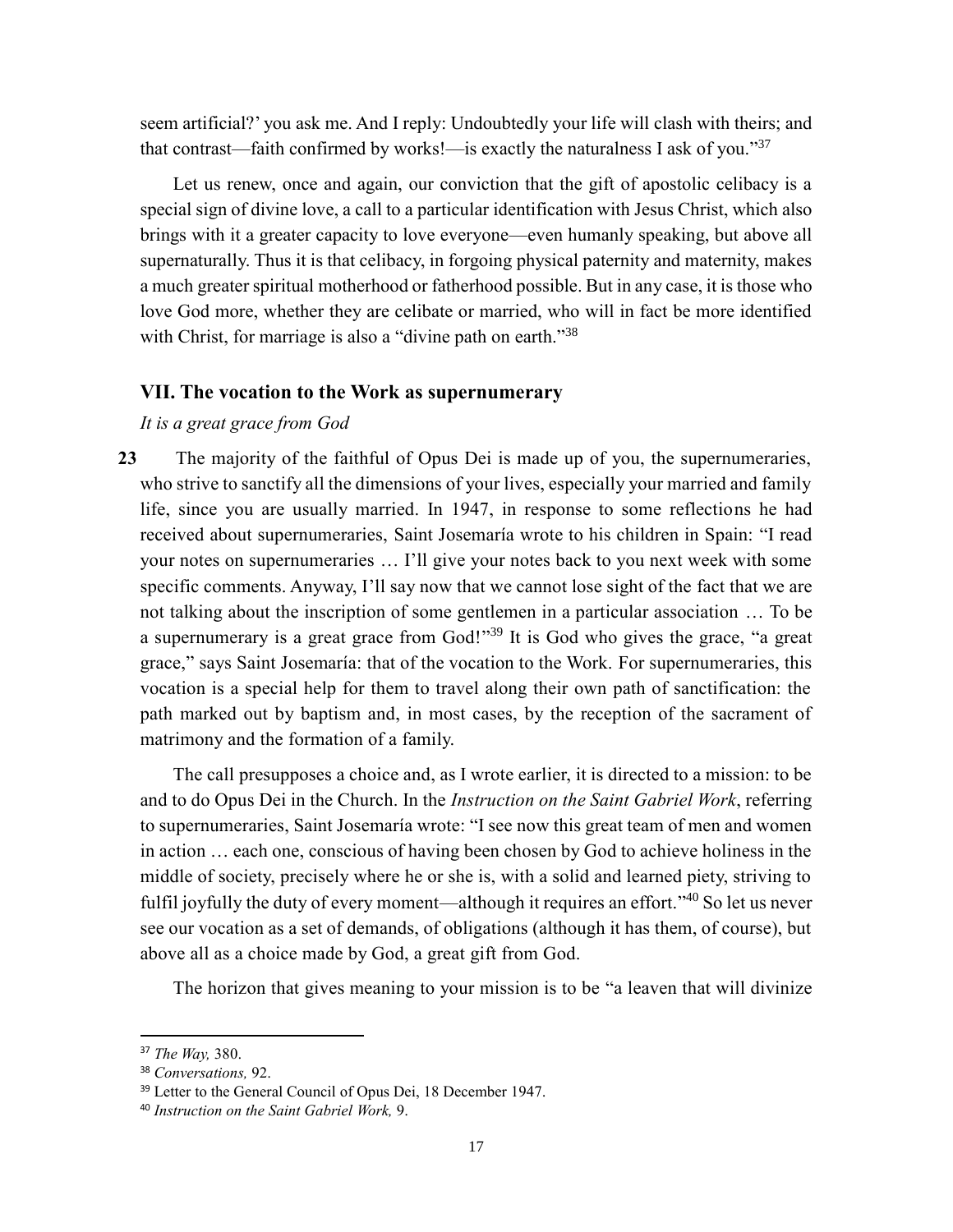men and, in making them divine, will make them at the same time truly human."<sup>41</sup> Like Aquila and Priscilla, who welcomed Saint Paul in Corinth (see *Acts* 18:2) and who proclaimed the Gospel to Apollos and many others (see *Acts* 18:26; *Rom* 16:3; *1 Cor* 16:19); like so many of those first Christians who led a life as normal as that of their contemporaries and who, at the same time, were salt of the earth and light of a world that was in darkness.

"Among the Supernumeraries there is the full range of social backgrounds, professions and jobs. All kinds of circumstances and situations are sanctified by my children, men and women who within their own state in life and situation in the world dedicate themselves to seeking Christian perfection with a 'fullness of vocation'."<sup>42</sup> Note how our Father insists on the *fullness of vocation*. As far as variety is concerned, this clearly follows from the fact that the Work is a path of sanctification and apostolate in ordinary life; an ordinary life that admits all the variety of whatever is honest and human.

## *Marriage and family*

**24** The vocation as a supernumerary in the Work develops in the first place in the family sphere. "Your first apostolate is in the home."<sup>43</sup> Saint Josemaría dreamed that the homes of supernumeraries would be "bright and cheerful, centers for the spreading of the Gospel and its message."<sup>44</sup> This is the heritage you leave to society. That is why he also wrote to you: "The formation that Opus Dei gives you leads you to appreciate the beauty of the family, the supernatural work entailed in forming a home and the fount of sanctification that lies hidden in your conjugal duties."<sup>45</sup>

Moreover, you are called upon to influence other families positively: in particular, by helping them to make their family life more Christian and by preparing the youth for marriage, so that many young people will be enthused and will be able to form other Christian homes, from which the many vocations to apostolic celibacy that God desires will also arise.

Even if you are single or widowed—or, of course, couples without children—you can see in the family your first apostolate, because you will always have, in one way or another, a family environment to nourish.

*Having a Christian influence on our own environment*

**25** Saint Josemaría saw in you a great mobilization of Christians, who would radiate the love of Christ in their work and in their social surroundings, principally through their

<sup>41</sup> *Letter 9 January 1959*, 7.

<sup>42</sup> *Ibid.*, 10.

<sup>43</sup> *Ibid.*, 53.

<sup>44</sup> *Christ is Passing By,* 30.

<sup>45</sup> *Letter 9 January 1959*, 53.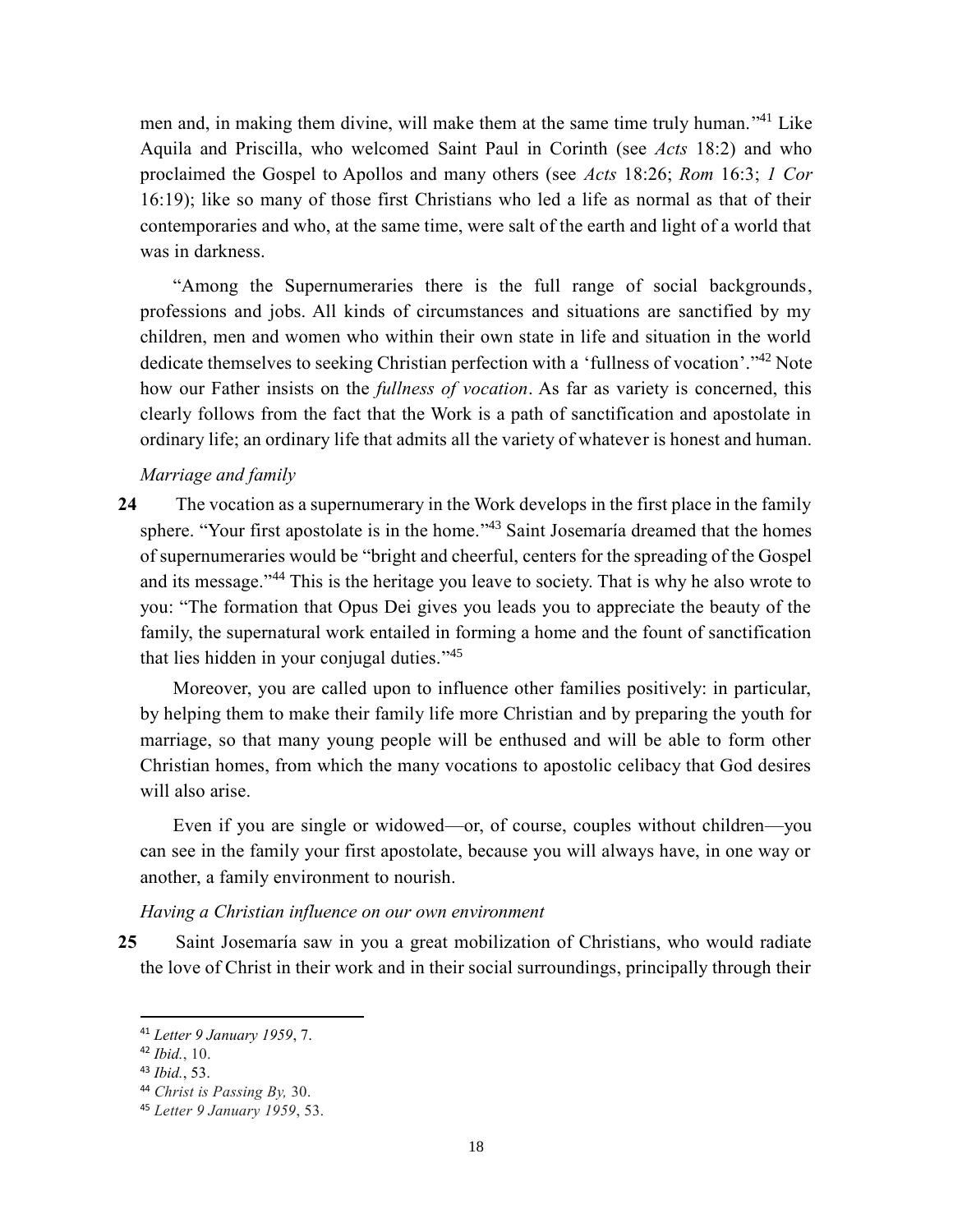apostolate of friendship and trust; and who, in doing so, would also contribute to improving the structures of society, making them ever more human and suited to the life of God's children, taking an active part in solving the problems of our time. "You are doing a most fruitful apostolate when you strive to orient in a Christian way the professions, institutions and human structures in which you move and work."<sup>46</sup>

So it is clear that the vocation of the supernumeraries, and the mission it entails, cannot be limited to living some practices of piety, attending some means of formation and participating in some apostolic activity. Rather, it encompasses your whole life, because everything in your life can be an encounter with God and a form of apostolate. To do Opus Dei is to do it in our own lives and, through the communion of saints, to cooperate in carrying it out throughout the world. Or, as our founder reminded us in a graphic phrase, to do Opus Dei *by each one being Opus Dei*.

When you feel the Work as your own, you will have a lively interest in forming yourselves, in bringing Christ to others, and in giving an account of your faith. In fact, "the formation you receive in Opus Dei is flexible; it adapts to your personal and social situation like a glove to the hand … While we have only one spirit and only one set of ascetic means, these can and should become a reality in each situation without being rigid." 47

This flexibility that avoids rigidity does not mean that being a supernumerary entails a lesser demand to be heroic or radical in our following of Christ. Hence we should not focus so much on the diversity of your circumstances as on the real essence of what, in those circumstances, is your call from God, your God-given mission. In any situation, it is a question of being with Christ, loving Christ, working with Christ and taking him everywhere.

When Saint Josemaría wrote that "the supernumeraries dedicate themselves partially to the service of the Work,"<sup>48</sup> he was referring to your actual availability for specific apostolic undertakings, and not to your doing the Work partially, since—I repeat again we carry out this task of doing the Work with our whole life. This is why our Father also wrote, when speaking about the apostolic mission of supernumeraries: "This apostolate is not carried out in a sporadic or fortuitous way, but habitually and by vocation, such that it becomes a life-long ideal."<sup>49</sup>

God is counting on you to fan out, spontaneously and with initiative, and to bring the joy of the Gospel to all kinds of people. "In your apostolic action you have to take the

<sup>46</sup> *Ibid.*, 17.

<sup>47</sup> *Ibid.,* 33.

<sup>48</sup> *Instruction on the Saint Gabriel Work,* 23.

<sup>49</sup> *Ibid.*, 15.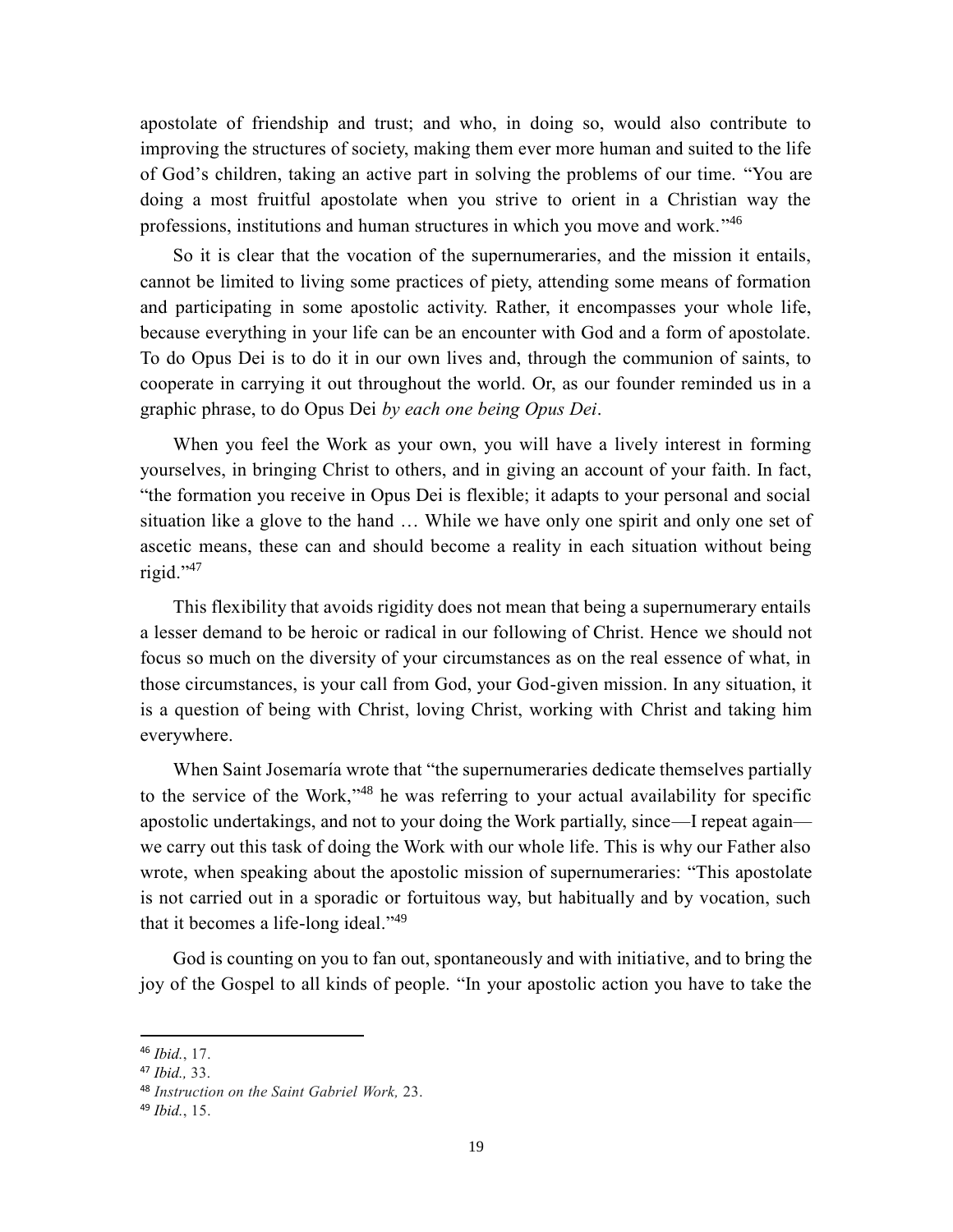initiative, within the very wide margin indicated by our spirit, to find the activities that best suit the circumstances—whatever the place, the environment and the time."<sup>50</sup>

This is the great mission of my supernumerary sons and daughters, a mission that has no limits. "There should not be a single village without some Supernumerary there radiating our spirit."<sup>51</sup>

# **VIII. The vocation to the Work as an associate and supernumerary of the Priestly Society of the Holy Cross**

**26** "You are as much a part of Opus Dei as I am," said Saint Josemaría to the priests and deacons, associates and supernumeraries of the Priestly Society of the Holy Cross, who are not incardinated in the Prelature.

Naturally, the call to holiness in the middle of the world also includes secular priests incardinated in their dioceses. The vocation to the Work is the same: the divine call to seek holiness and to exercise apostolate in each one's circumstances and in the fulfilment of the duties proper to each one, with the same spirit and the same ascetic means, and forming part of the family of Opus Dei.

The juridical manner of belonging to the Work is certainly different for the faithful of the Prelature and for the members of the Priestly Society of the Holy Cross who are not incardinated in the Prelature. However, the difference in the juridical bond (respectively, of jurisdiction or association) does not detract in any way from the fact that the call is identical, to pursue holiness with the same spirit and the specific means of Opus Dei.

This juridical difference allows you to receive the call to the Work without being taken out of your place, as you remain incardinated in your respective dioceses without the slightest change in your relationship with your bishop and your fellow-priests. By providing the appropriate means, your vocation strengthens and facilitates the faithful and generous fulfilment of your priestly commitments and ministerial tasks, making your path to holiness more lovable. Moreover, you are especially concerned to promote priestly vocations; and you are called to be a leaven of unity with the bishops, and of fraternity within the presbyterate of your diocese.

How our Father encouraged you in this! "Try to accompany each other, even materially. You have to have a heart of flesh, because the heart with which we love Jesus and the Father and the Holy Spirit is a heart of flesh. If you see one of your brothers in difficulties, go, go to him: don't wait for him to call you."<sup>52</sup>

<sup>50</sup> *Letter 24 October 1942*, 46.

<sup>51</sup> *Letter 9 January 1959*, 13.

<sup>52</sup> Notes from a family meeting with priests, 26 October 1972, in the General Archives of the Prelature, Section P04 1972, II, p. 767.